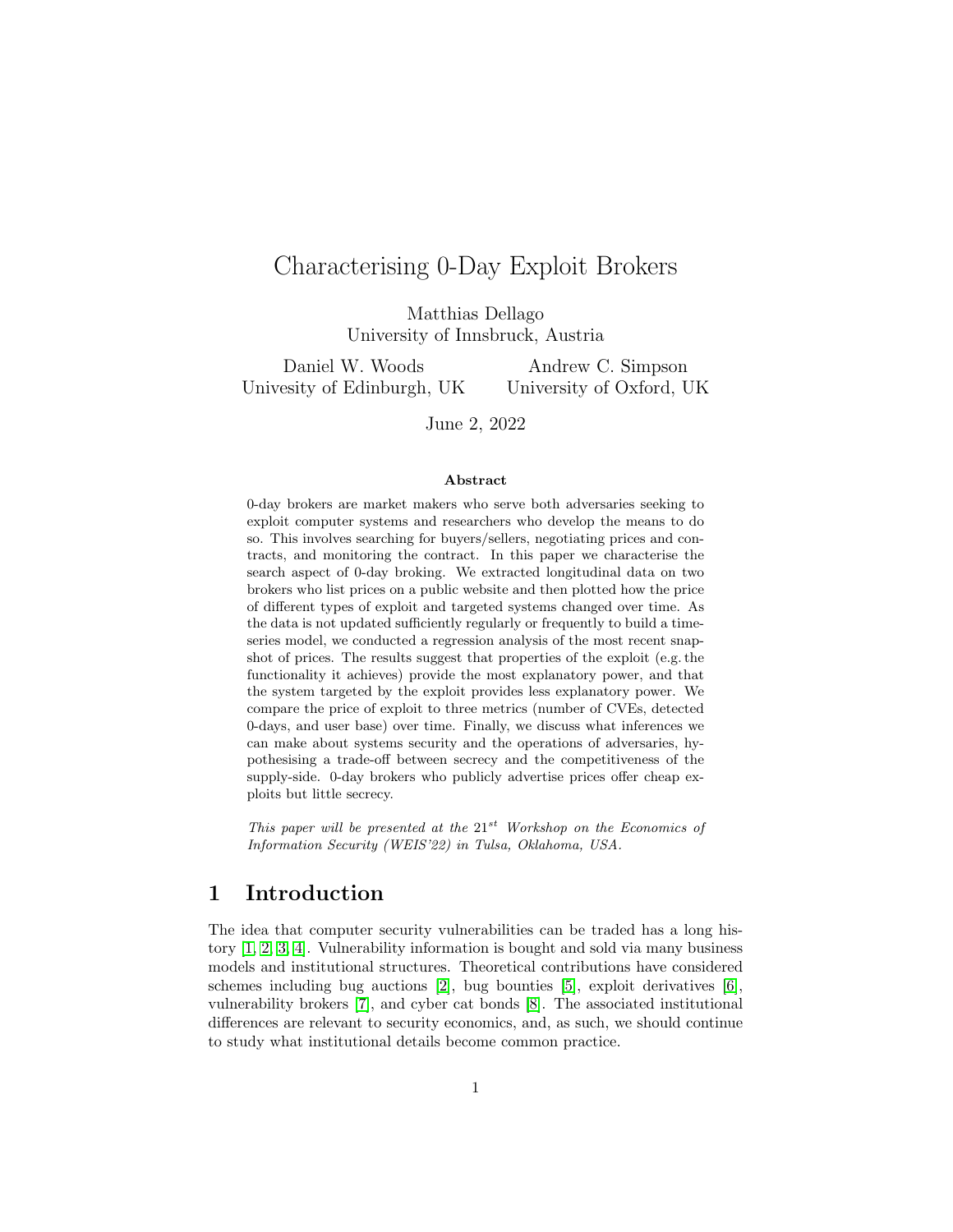Take, for example, bug bounties and bug auctions. While both facilitate payments to researchers who can disclose a novel vulnerability, they do so with different market structures. A competitive auction leads to multiple competing bids, whereas researchers only receive bids from a single vendor in a bug bounty program. This helps to explain why the complaints about bug bounty programs sometimes sound like the critiques of monopsony—Apple's program, for example, was described as "a bug bounty program where the house always wins" [\[9\]](#page-19-8). This suggests the institutional details impact incentives for security research.

Institutional details also determine what inferences can be made about the security of the associated products and services. Bug bounties and vulnerability brokers only trade existing vulnerabilities, whereas exploit derivatives are traded in anticipation of a future exploit. As a result, exploit derivative trades embody private beliefs about the likelihood of developing exploits of specific systems [\[6\]](#page-19-5). These details influence the inference framework that can be applied to observations of market data.

Exploit brokers differ from the aforementioned schemes. There is no secondary market as in exploit derivatives [\[6\]](#page-19-5) or cyber cat bonds [\[8\]](#page-19-7)—one cannot transact with 0-day exploit brokers unless one holds or wants to hold an exploit. The broker buys exploits of multiple vendors unlike bug bounties that focus on the vendor's only, and there is no competitive bidding (unlike in bug auctions) unless a researcher collects quotes from multiple brokers. To see the difference to vulnerability brokers, consider that exploits are software engineering projects that are evaluated on properties such as speed and reliability and must be maintained on an ongoing basis [\[10\]](#page-19-9), whereas a pure vulnerability is a one-time information good.

Rather than propose a theoretical model of exploit brokers, this paper provides empirical insights on 0-day exploit broking. We extract the prices quoted by two 0-day brokers for a range of exploits over time. We subsequently display longitudinal plots to understand how different exploits varied in price with the mean price of exploits growing by 1240% over the 6-year observation period. The data is not updated sufficiently regularly or frequently to build a time-series model, so, instead, we conduct a regression analysis of the most recent snapshot of prices. The results show that properties of the exploit (e.g. the functionality it achieves) provide the most explanatory power, and that the system targeted by the exploit provides comparably little explanatory power.

Section [2](#page-2-0) provides background on 0-day brokers using a mixture of researcher testimonies, research articles and the brokers' websites. Section [3](#page-3-0) describes related work in vulnerability markets and making security inferences from market indicators. Section [4](#page-5-0) describes how we collected data. Section [5](#page-7-0) presents our results. In Section [6](#page-15-0) we discuss what might be inferred from 0-day brokers and the business strategy of brokers. Finally, Section [7](#page-18-0) summarises the contribution of the paper and offers conclusions.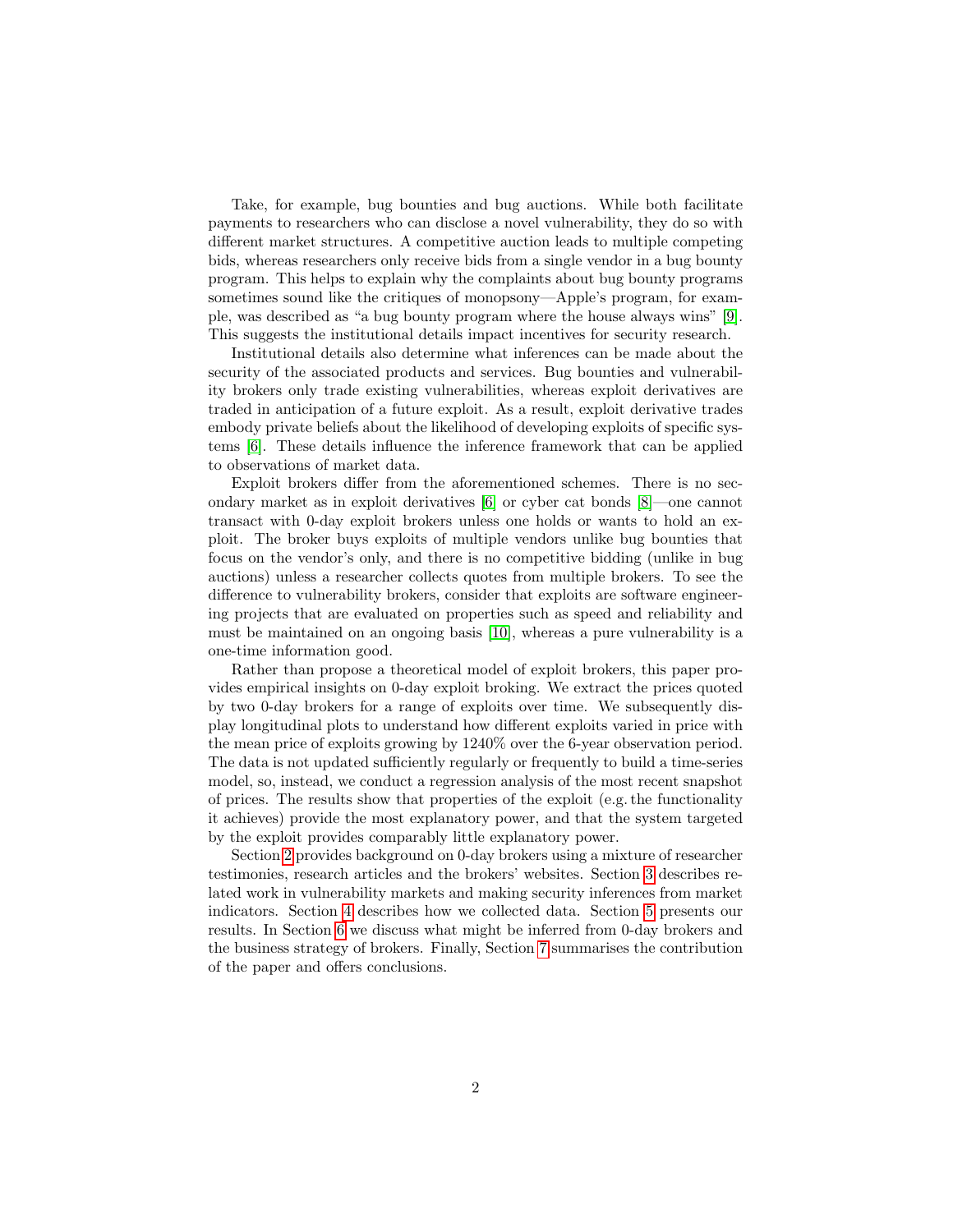# <span id="page-2-0"></span>2 Background

In this section, we explain the market structure of 0-day markets drawing on a range of sources [\[11,](#page-20-0) [12,](#page-20-1) [10,](#page-19-9) [13,](#page-20-2) [14,](#page-20-3) [15\]](#page-20-4). Exploit brokers function as market makers by contracting with suppliers (security researchers), managing an inventory of exploits, and selling to buyers (actors who deploy offensive cyber operations). In doing so, brokers can more efficiently manage transaction costs relative to suppliers and buyers directly contracting with each other.

Search Suppliers and buyers face a matching problem as exploits are heterogeneous due to differences in targeted product, version, and the exploit's capabilities. Search costs for researchers are high because exploits are transitory [\[16\]](#page-20-5), which means the expected value of an exploit decreases with time. Further, actively searching in an open market reveals which system the researcher has exploited and which system the offensive actor wants to exploit, creating liability and operational problems for both. Thus, brokers maintaining a stock of exploits efficiently solves the matching problem and also limits information leakage. Additionally brokers provide a layer of insulation against reputation and legal fallout. For example, brokers may have legal entities in multiple countries to deal with export regulations [\[11\]](#page-20-0).

Until recently, brokers did not publicly advertise prices. Instead, market participants needed to navigate informal professional networks—a sign of an immature market. More recently, two brokers began publicly advertising prices paid to researchers (notably not advertising what buyers pay). There is no centralised exchange for exploits.

Negotiation Brokers acting as market makers allow suppliers and buyers to contract differently. The discovery and lifetime of exploits is unpredictable, necessitating one-time contracts. While infrequent payments are less of a problem for individual engineers, offensive actors cannot accept the resulting interruptions. A break in intelligence collection while a new exploit is procured could endanger national security or hamper law enforcement. Brokers maintaining a stock of exploits means buyers can sign continuous contracts, even though the stock is unpredictably replenished. Brokers also provide the function of verifying the exploit.

The negotiation between broker and seller typically proceeds as follows. The seller contacts the broker, whether through connections or directly, with a specification sheet of the exploit. The broker then responds with a non-binding preliminary offer, usually less than the maximum payout, after taking limitations into account. The seller may then submit their exploit for evaluation by the broker. It is customary to allow for an assessment period of up to two weeks. In this time the broker tests the exploit, and compares their result to the previously provided specifications. If the broker is interested in buying the exploit following review, both parties sign a contract including payment terms (warranty), intellectual property rights and exclusivity. The payment is typically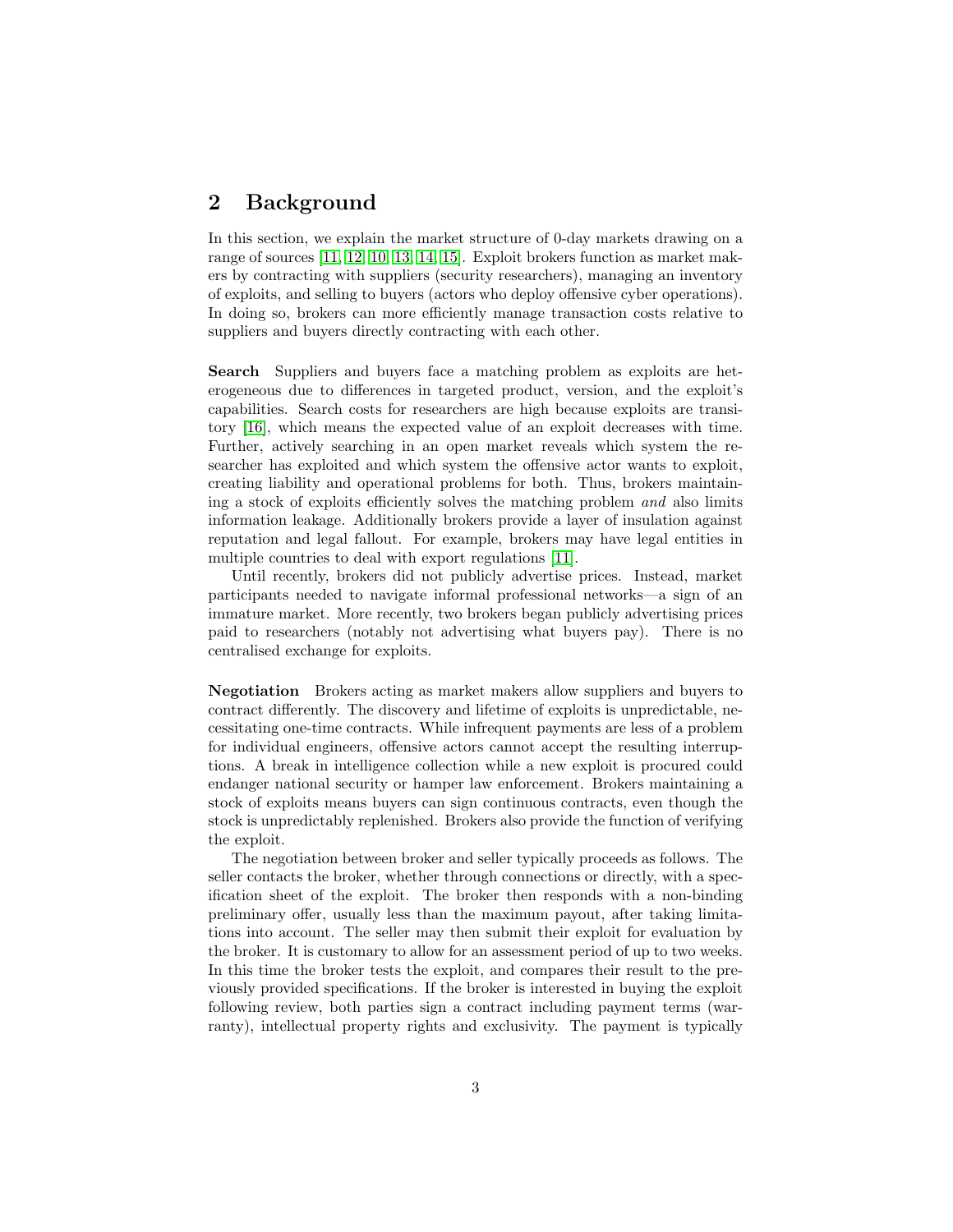spread out over the course of a few months to a year.

Monitoring Exploits are made useless when a supplier patches the targeted system. This necessitates monitoring the behaviour of both suppliers (who can re-sell to another actor) and buyers (who can use exploits widely and noisily). In theory, brokers could punish such irresponsible behaviour by suspending trading with either suppliers or buyers. In practice, brokers focus on deterring irresponsible suppliers by including contractual terms about re-sale or publication of the exploit, as well as stopping payment if a patch is released that fixes the vulnerability underlying the exploit. The brokers' ability to restrain buyers is less clear, although some report only selling to supposedly reliable governments (Zerodium mention "Western governments" [\[10\]](#page-19-9)).

#### Summary

Bug bounties and 0-day brokers represents relatively illiquid and opaque markets. Zerodium paid out just \$50 million since being founded in 2015 [\[17\]](#page-20-6). Low sales volume means prices are not updated regularly—certainly not continuously. Price discovery is further limited because advertised prices are actually maximum pay-outs, with the real prices depending on discretionary factors such as which versions are affected or the exploit's reliability and/or time to execute. Notably, these institutional factors suggest that our data source is a noisy proxy for the true cost of compromise.

### <span id="page-3-0"></span>3 Related Work

Our study contributes to the literature on the structure of vulnerability markets, which we review in Section [3.1.](#page-3-1) But it also moves towards an alternative to systems security metrics created by engineers, which we review in Section [3.2.](#page-4-0) Section [3.3](#page-5-1) outlines related works making inferences from market indicators with relevance to security.

### <span id="page-3-1"></span>3.1 Vulnerability Market Structure

Selling exploits to a broker is but one of many ways for an independent security researcher to share information. Sales channels have differing levels of legitimacy. Some vendors offer bug bounty programs (BBPs)—a monetary reward for reporting directly to the vendor—which have been shown to be effective [\[18\]](#page-20-7) and efficient [\[19\]](#page-20-8) security interventions. Institutional BBPs, in which dedicated staff set policy and evaluate submissions, are run by large technology vendors such as Google and Apple [\[20\]](#page-20-9). Such fixed costs can be avoided by subscribing to a platform that operates the BBP. The HackerOne platform leads to less sophisticated vulnerabilities (predominantly web vulnerabilities [\[21\]](#page-20-10)) discovered via automated tools [\[22,](#page-20-11) [23,](#page-20-12) [24\]](#page-20-13).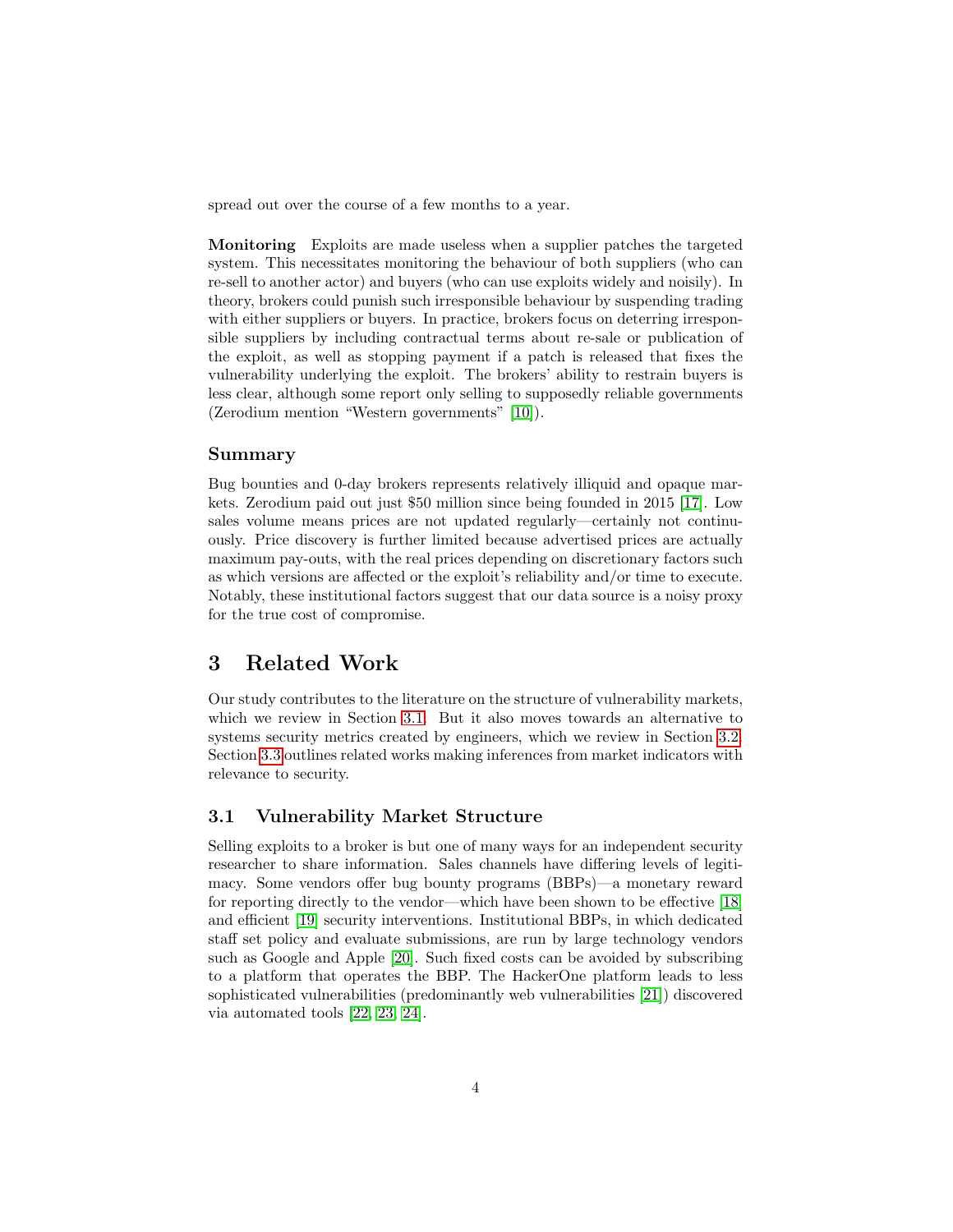Black markets in which criminals offer financial rewards for exploits sit at the illicit end of the spectrum [\[25,](#page-21-0) [26,](#page-21-1) [27\]](#page-21-2). While it has been suggested that dishonesty amongst thieves would undermine market function [\[28\]](#page-21-3), there is evidence that underground markets have developed enforcement mechanisms that prevent dishonest practices [\[27\]](#page-21-2). Freelancers have declined from 80% to 20% of total participants (as of 2014) as criminal organisations form [\[25\]](#page-21-0). We also see that exploits procured in black markets are used by threat actors in-thewild [\[29\]](#page-21-4).

Exploit brokers exist somewhere between bug bounties and black markets in terms of legitimacy depending on who the broker sells to. An early theoretical model of vulnerability brokers suggested unregulated brokers would be incentivised to leak the vulnerability information inappropriately [\[7\]](#page-19-6). There are few empirical studies of such brokers, which suggests that alternative business models won out. For example, ExploitHub was a trusted intermediary for exploits of published CVEs between 2010 and 2015. The firm's website reports that the industry changed as the business model was no longer viable [\[30\]](#page-21-5).

Indeed, many vulnerability markets offer seemingly low financial incentives: exploit kits [\[25,](#page-21-0) Table 2.2] are priced in thousands of dollars on Dark-Web forums; the mean price across 181 ExploitHub transactions was "a little above [a] hundred dollars" [\[31\]](#page-21-6); the average HackerOne payout is in the hundreds of dollars [\[22,](#page-20-11) [23,](#page-20-12) [24\]](#page-20-13). In contrast, 0-day exploits can be priced in the millions of dollars [\[32\]](#page-21-7). This motivates us to turn our attention to 0-day brokers, who largely operate in the shadows [\[14\]](#page-20-3). Ablon and Bogart [\[15\]](#page-20-4) assembled a "sparse and inconsistent" table of prices for 0-days and Meakins [\[33\]](#page-21-8) provide a snapshot of pricing across four different brokers. Both of these papers display prices as examples, rather than collecting data for a systematic analysis—such an analysis is one contribution of this paper. The second contribution involves using this data to make inferences about systems security.

#### <span id="page-4-0"></span>3.2 Security Metrics

Traditionally, engineers design security metrics in a bottom-up way by focusing on a sub-component of security [\[34\]](#page-21-9). For example, there is a rich body of work on how to measure the strength of an individual password [\[35,](#page-21-10) [36,](#page-21-11) [37\]](#page-22-0), but far less knowledge about how the strength of an individual password relates to security outcomes [\[38\]](#page-22-1)—not least because to develop such knowledge would require reliable metrics of system-level outcomes. The most common approach is to measure security incidents such as network abuse at the ISP-level [\[39\]](#page-22-2) or cyber incidents at the firm-level [\[40\]](#page-22-3). Incident-oriented approaches rely on firms publicly reporting incidents, which is notoriously inconsistent [\[41\]](#page-22-4), and also infrequent, which undermines statistical power [\[42\]](#page-22-5). The research community has largely failed to link security practices to incident-based outcome metrics [\[43\]](#page-22-6).

One alternative is attacker-centric metrics such as the difficulty of compromising the system of interest [\[34\]](#page-21-9). Again, the bottom-up engineering approach is to map out all possible combinations of vulnerabilities in an attack graph, and to then reason about the difficulty of each path [\[44\]](#page-22-7)—which is challenging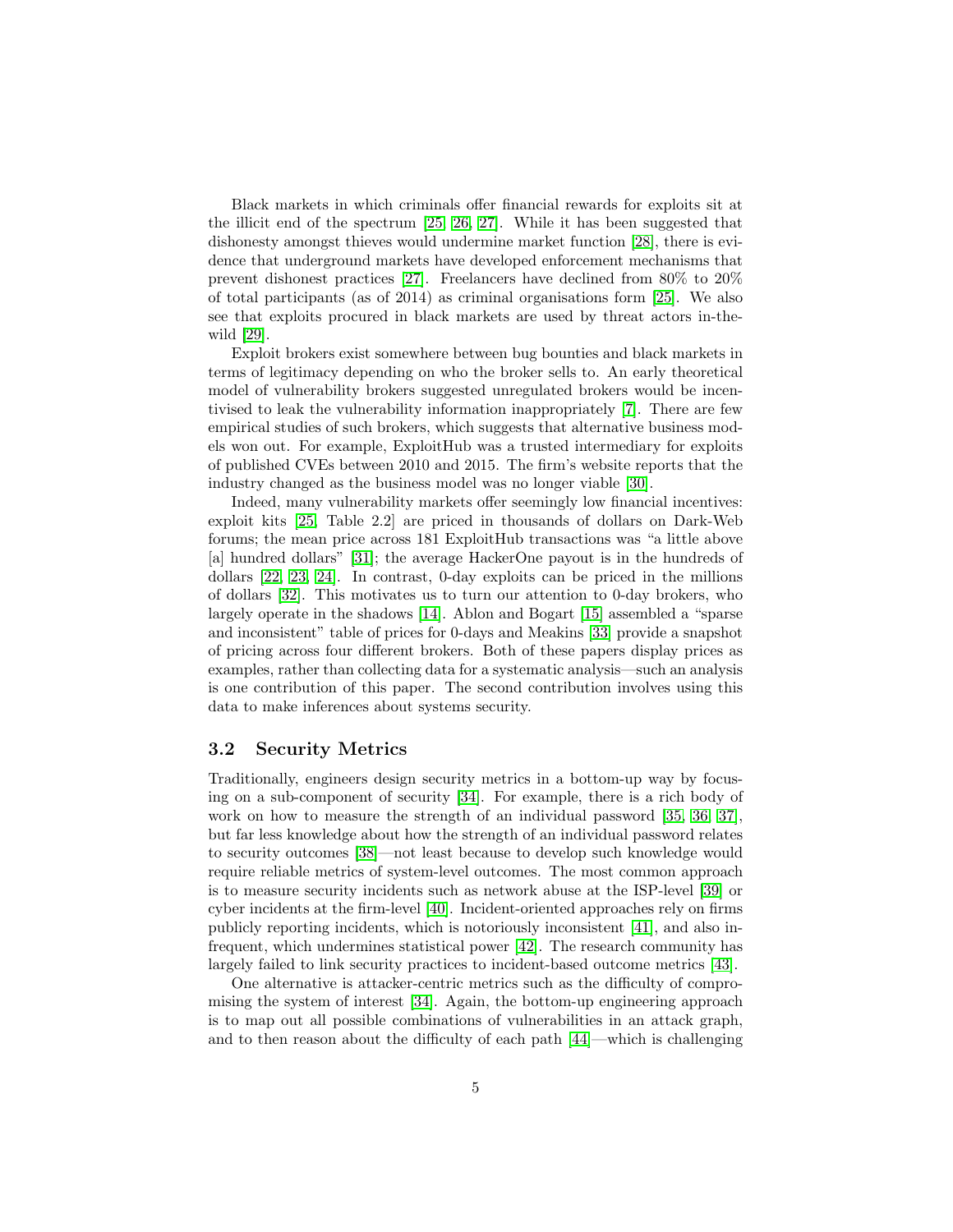in practice. Exploit markets provide a top-down alternative because the price of a given exploit is equivalent to the cost of compromise—in a monetary unit, advertised publicly, and updated regularly [\[6\]](#page-19-5). It is conceivale that exploit market data could be directly inputted into the Return on Attack [\[45\]](#page-22-8) and other metrics that incorporate attacker costs [\[46\]](#page-22-9).

#### <span id="page-5-1"></span>3.3 Security Inferences from Market Data

Our aim is to contribute to a body of work using economic indicators to study security. The most common approach involves studying stock market reactions to information security events [\[47,](#page-22-10) [48,](#page-22-11) [49,](#page-23-0) [50,](#page-23-1) [51\]](#page-23-2). Such studies show breaches have a negative impact on stock market value, although the effect depends on the event window, industry and sample of breaches [\[52,](#page-23-3) [53\]](#page-23-4). Announcements that firms will pursue cybersecurity certifications and standards can also lead to a positive effect on stock market value [\[54,](#page-23-5) [55\]](#page-23-6). More exotic indicators include cyber insurance prices, which can be reverse engineered to reveal actuarial expectations regarding cyber risk outcomes [\[56\]](#page-23-7).

Even before BBPs existed, it had been argued that higher prices are a signal of more secure products [\[57\]](#page-23-8). In a similar vein, Allodi [\[58\]](#page-23-9) argues data from criminal markets for exploit kits can inform risk assessments, noting that technical severity is a poor predictor of how widely a vulnerability will be exploited [\[26,](#page-21-1) [59\]](#page-23-10). Specifically, Allodi shows that higher priced exploits are less likely to be exploited at scale [\[60\]](#page-23-11), which can in theory be fed into riskmanagement decisions. This seems to confirm the theory that increasing cost of compromise decreases the probability of attack [\[45\]](#page-22-8).

### <span id="page-5-0"></span>4 Data Collection

Historic 0-day transactions are difficult to find because publishing such data would reveal details about which exploits exist and who has access. Instead, we used the price lists advertised by brokers, accepting that these are actually upper bounds with the associated limitations (see Section [2\)](#page-2-0). We collected prices from Zerodium and Crowdfense, who are, to the best of our knowledge, the only two companies that publicly advertising specific prices for 0-days. Due to the heterogeneous nature and brevity of these lists, we extracted the prices manually, together with short descriptions of the exploits.

We used the Internet Archive's Wayback Machine to investigate the longterm evolution of these prices [\[61\]](#page-23-12). It provided us with frequent snapshots of the programme's websites, all the way back to their respective inceptions. The 'Comparison' feature of the Wayback Machine shows which points in times the websites were altered. We manually inspected, and noted, the date at which the Wayback Machine registered a change in the website. Unless the programme provided the specific date they updated the price list, we used the snapshot dates to estimate the duration for which these prices were valid. The Wayback Machine sampled much more frequently than the website was updated, and so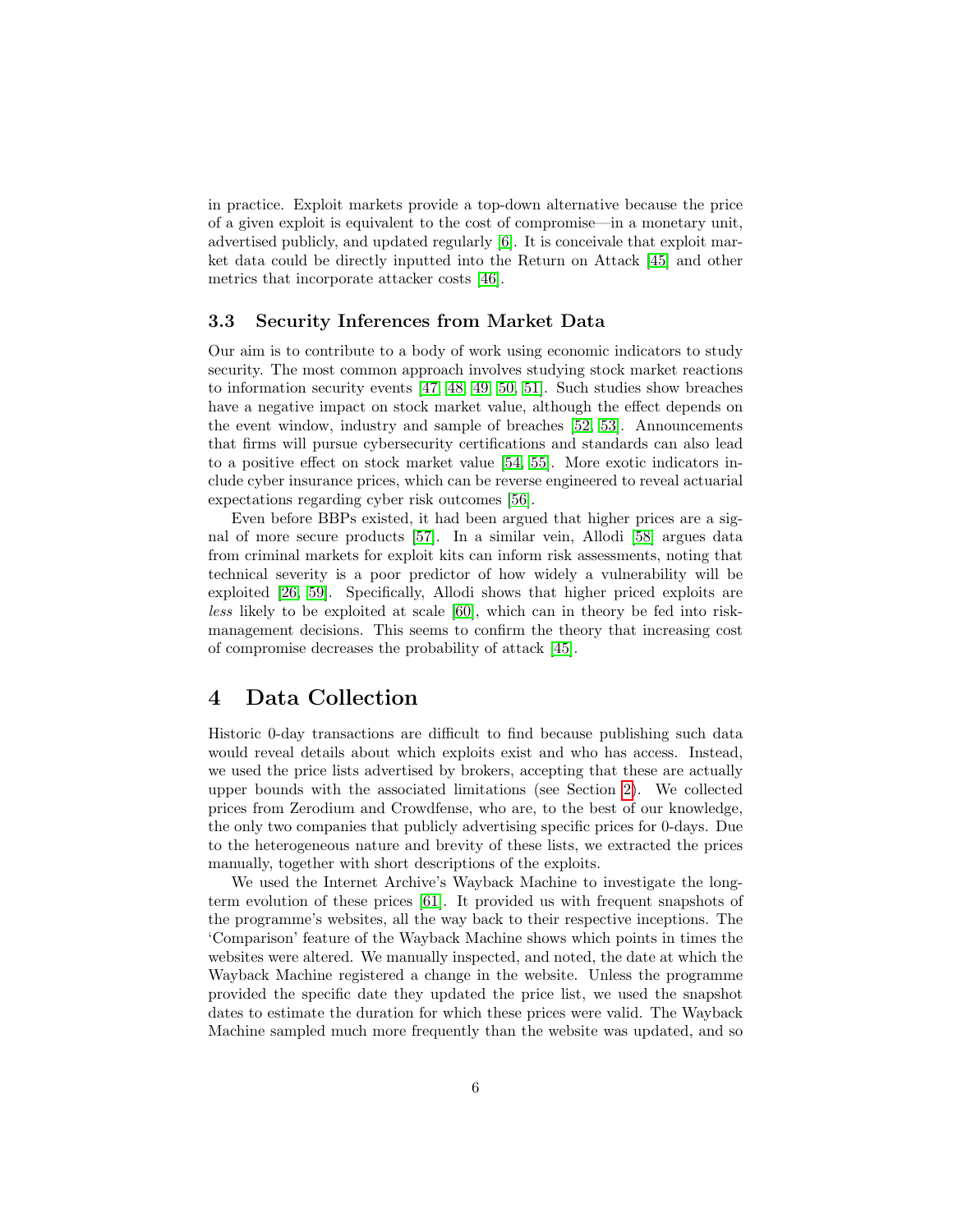

#### Timeline of Price Lists

<span id="page-6-0"></span>Figure 1: Labels on the y-axis indicate the type exploits on the price list, mobile, desktop or mixed (meaning both desktop and mobile). Temporary is a special category of purchase offers by Zerodium, lasting only in the order of weeks or months. Presumably these exist to respond quickly specific demand, without having to alter the price list.

we are confident that the gaps between snapshots will not significantly affect our results. Figure [1](#page-6-0) displays the windows of validity of all price lists we collected.

We then extracted descriptive information about each exploit price directly from the broker, which included:

- Properties of the exploit (e.g. remote code execution, local privilege escalation, persistence, sandbox escape);
- target operating system (e.g. Android, iOS, Windows, Linux, and MacOS); and
- target application (e.g. Facebook Messenger, Signal, Google Chrome, antivirus).

The exploit properties were directly extracted, only applying discretion in classifying full chain with persistence exploits as remote code execution, local privilege escalation, and persistence all set to true. We directly extracted the targeted operating system, applying discretion to merge Linux and OpenBSD into a single category, unix-like. We used discretion in grouping target applications into the following categories: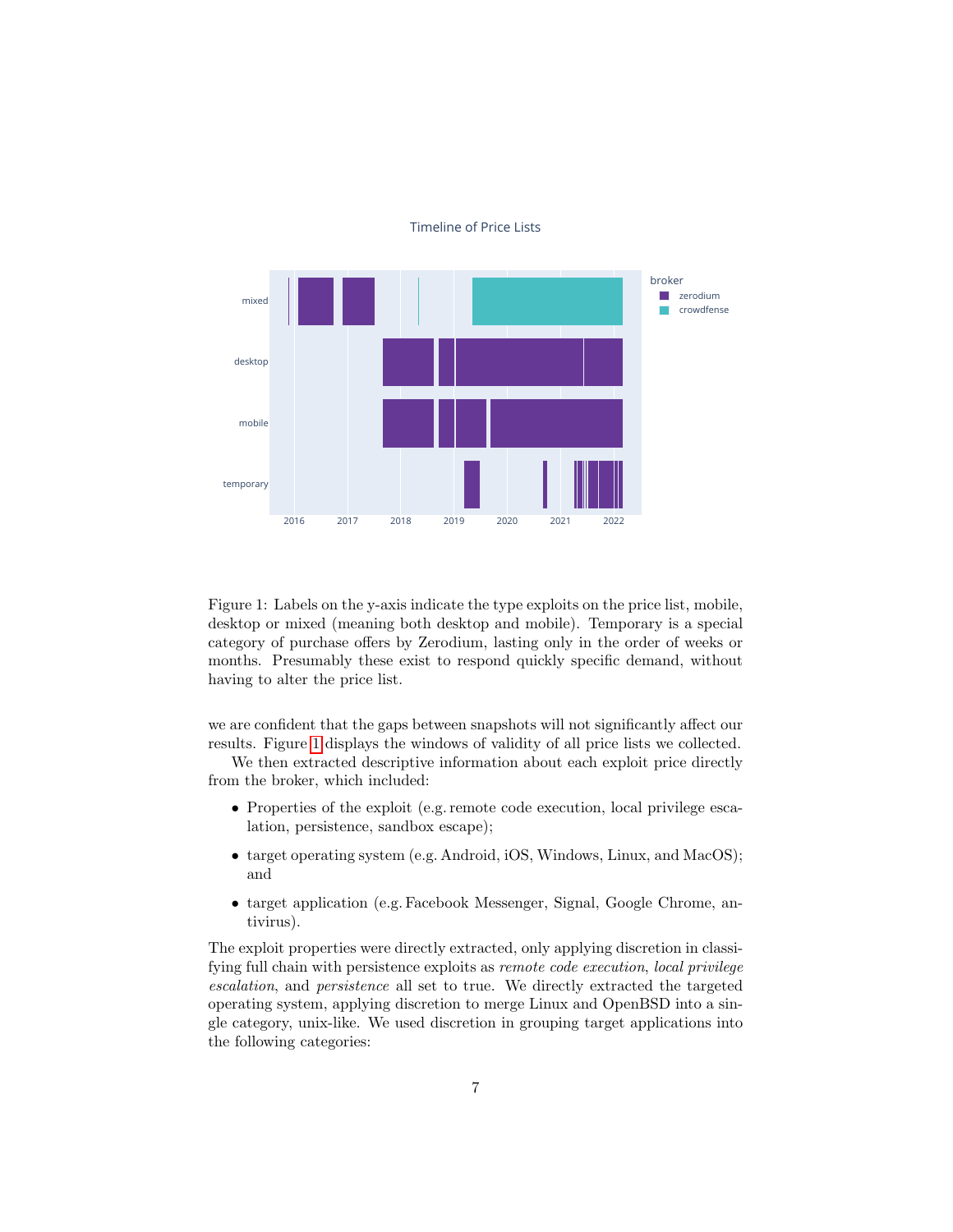- OS (when the exploit targets the operating system, not an application)
- Browser (e.g. Google Chrome, Mozilla Firefox)
- Document (e.g. MS Office, Adobe Acrobat, 7-zip)
- Messenger (e.g. Facebook Messenger, Signal, WhatsApp)
- Mail (e.g. Thunderbird, Exim)
- Security (e.g. antivirus, VMware ESXi)
- Web (e.g. MS IIS, Apache, phpBB)

We removed router exploits from our dataset, since they are difficult to compare to software exploits.

We also collected supplemental data about the operating systems for which 0-day exploit prices are advertised. We extracted the number of 0-days for specific operating systems from a spreadsheet maintained by Google Project Zero, which collects data from "a range of public sources". We extracted the number of CVEs per operating system from the National Vulnerability Database (NVD), accepting the minor errors in accuracy [\[62\]](#page-24-0). Combining the number of Internet users [\[63\]](#page-24-1) and OS market share of those users [\[64\]](#page-24-2), we estimated the number of active Internet users by OS from 2015 to 2021.

# <span id="page-7-0"></span>5 Results

Section [5.1](#page-7-1) displays how prices developed over time pooling both price lists. Section [5.2](#page-9-0) presents a regression analysis of the most recent snapshot of prices across both brokers. Section [5.3](#page-13-0) compares exploit prices to three security metrics for each of four different operating systems.

### <span id="page-7-1"></span>5.1 Longitudinal Price Development

Figure [2](#page-8-0) displays a scatter plot of the prices against time. To account for temporary prices (see Figure [1\)](#page-6-0), we sample all prices that were valid in the calendar year. The two major developments are the increasing scope of the Zerodium program as exploits of new systems were added and the increase in dispersion of prices over time. The increased dispersion is illustrated by the maximum price quoted by Zerodium rising from \$500k in 2015 to \$1.5 million in 2017 and then to \$2.5 million in 2019. Some intermediate values also increased in value, although many exploits retained the same price throughout the sample window, which means the minimum price did not increase.

This inflation among a subset of exploits can be seen in Figure [3,](#page-8-1) which shows the mean price for different kinds of exploits. Price increases from 2018 to 2020 were most dramatic among messenger applications. Exploits of web browsers and email applications also increased in price, whereas some exploits (such as anti-virus exploits) flat-lined.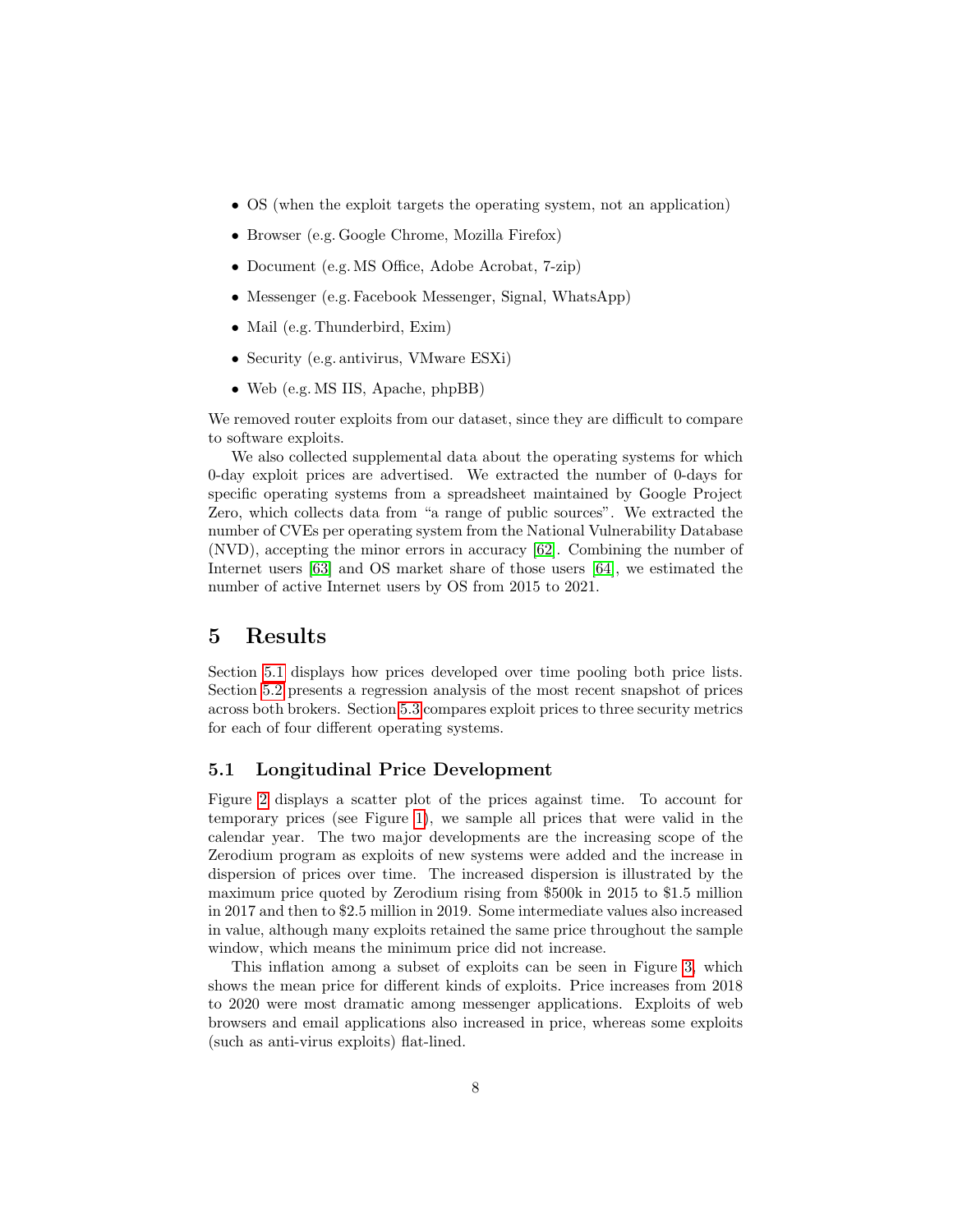

<span id="page-8-0"></span>Figure 2: Distribution of all prices in each calendar year. The area of points is proportional to the number of exploits with that price, at that time.



<span id="page-8-1"></span>Figure 3: Comparing the average prices of exploits for different applications, from 2015 until present. The spikes an artefact of our data collection method; for certain periods the price lists of containing the cheaper exploits were unavailable on the Wayback Machine.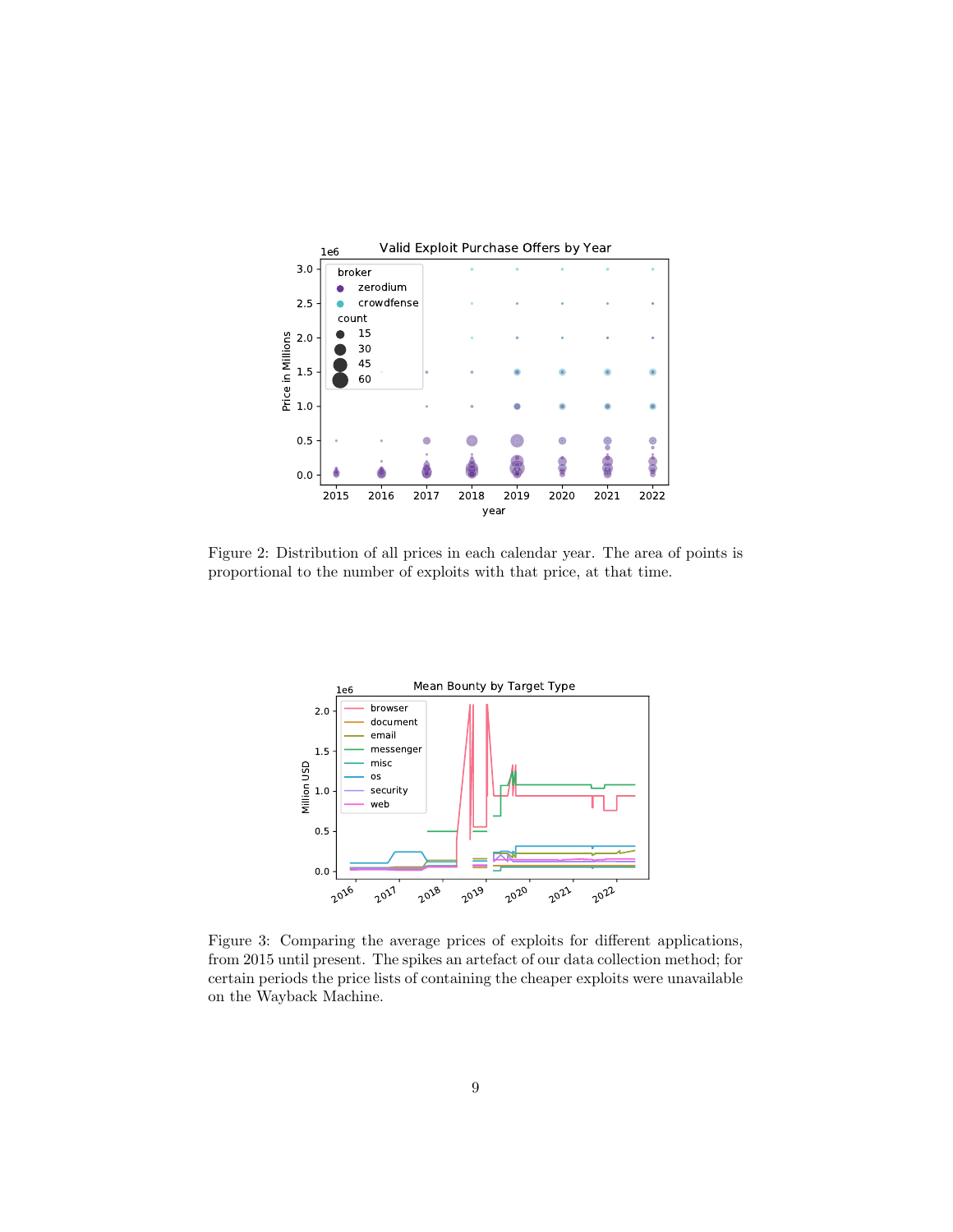

<span id="page-9-1"></span>Figure 4: Comparing the average prices of different kinds of exploits, from 2015 until present. The spikes an artefact of our data collection method; for certain periods the price lists of containing the cheaper exploits were unavailable on the wayback machine. The average is reacting accordingly.

Similar patterns can be seen in the mean price of different kinds of exploits over time in Figure [4.](#page-9-1) The average price of a full chain with persistence exploit grew from \$250k to almost \$2 million in less than five years. Less dramatic price increases were also observed for exploits that provide local privilege escalation (escaping access control permissions) or remote code execution (running arbitrary code on the device). Exploits that can escape virtual machines and application sandboxes were also expensive. It is also notable that, across both graphs, prices do not go down for any exploit. This is likely because the quoted prices are maximum bids (see Section [2\)](#page-2-0) and any price decreases result in the negotiated price falling even lower beneath the maximum.

Turning to how prices varied across operating systems, Figure [5](#page-11-0) shows how the total price across all exploits of a given operating system changed over time. This figure is affected by both the price of each exploit in the category and also the number of exploits in the category. The most rewards were offered for mobile exploits following their introduction in mid 2017. iOS and Android subsequently saw the most increase. In terms of desktop and server exploits, there were more rewards offered for exploits of Windows than Linux. Zerodium stopped advertising for certain macOS exploits in mid 2018. Many of the Linux exploits related to server technologies, rather than the desktop OS.

#### <span id="page-9-0"></span>5.2 0-day Broker Prices

Beyond the time trends, the previous analysis suggests properties of the exploit and targeted system can explain differences in prices. We explore these factors with a log-linear model that tries to explain variation of prices in the most recent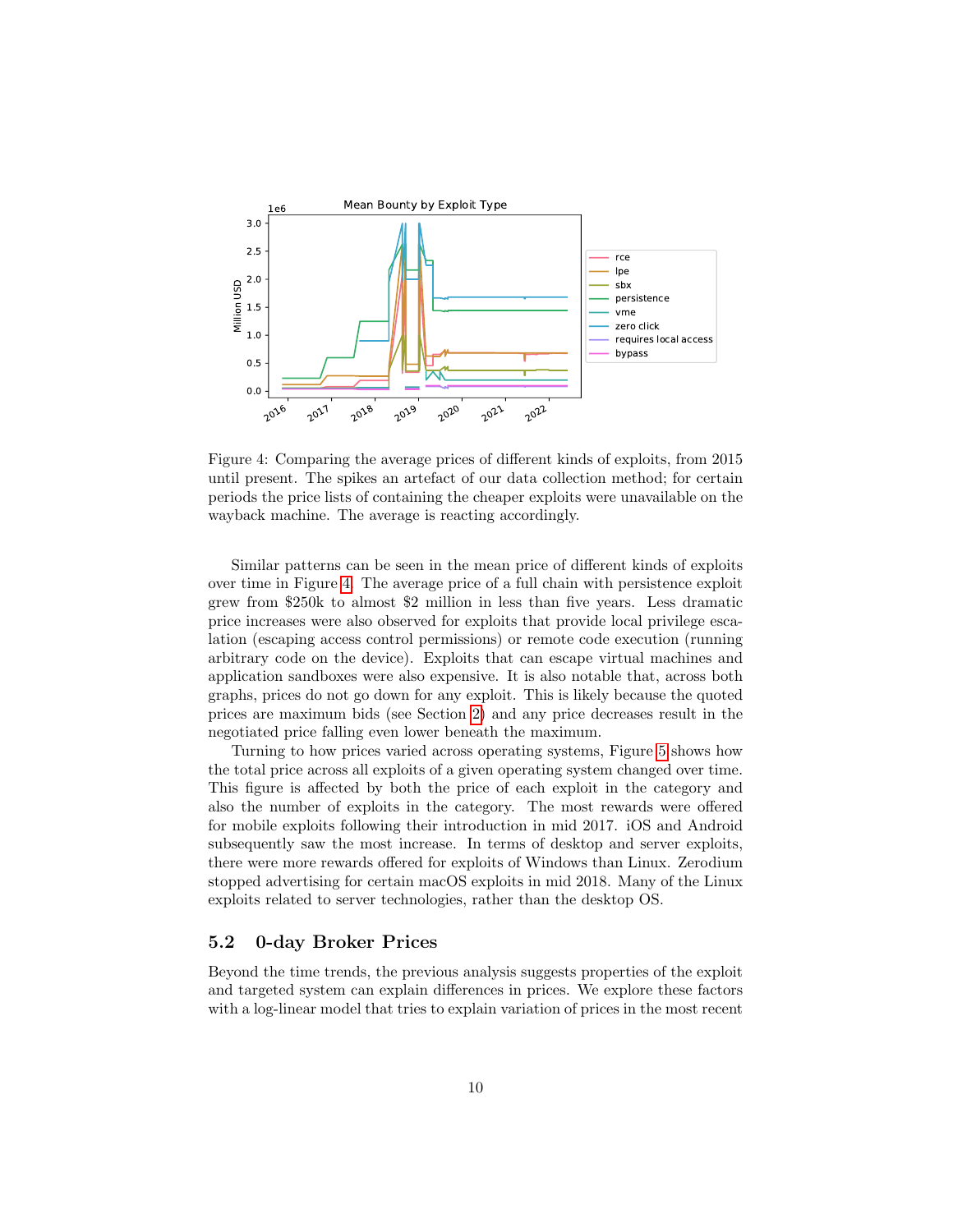| Variable              | N              | Mean       | Std. Dev.  | Min   | Pctl. 25  | Pctl. 75  | Max       |
|-----------------------|----------------|------------|------------|-------|-----------|-----------|-----------|
| broker                | 140            |            |            |       |           |           |           |
| crowdfense            | 36             | 25.7%      |            |       |           |           |           |
| zerodium              | 104            | 74.3%      |            |       |           |           |           |
| price                 | 140            | 581357.143 | 644352.567 | 10000 | $1e + 05$ | $1e + 06$ | $3e + 06$ |
| <b>OS</b>             | 140            |            |            |       |           |           |           |
| windows               | 24             | 17.1%      |            |       |           |           |           |
| android<br>$\cdots$   | 41             | 29.3%      |            |       |           |           |           |
| ios                   | 44             | 31.4%      |            |       |           |           |           |
| macos                 | 5              | $3.6\%$    |            |       |           |           |           |
| unix-like             | 26             | 18.6%      |            |       |           |           |           |
| mobile                | 85             | 60.7%      |            |       |           |           |           |
| rce                   | 114            | 81.4%      |            |       |           |           |           |
| lpe                   | 50             | 35.7%      |            |       |           |           |           |
| $_{\rm sbx}$          | $\overline{7}$ | $5\%$      |            |       |           |           |           |
| persistence           | 35             | 25%        |            |       |           |           |           |
| vme                   | $\overline{2}$ | 1.4%       |            |       |           |           |           |
| zero.click            | 22             | 15.7%      |            |       |           |           |           |
| requires.local.access | 7              | $5\%$      |            |       |           |           |           |
| bypass                | $\overline{7}$ | $5\%$      |            |       |           |           |           |
| target.type           | 140            |            |            |       |           |           |           |
| $\ldots$ OS           | 39             | 27.9%      |            |       |           |           |           |
| browser               | 16             | 11.4%      |            |       |           |           |           |
| document              | 6              | 4.3%       |            |       |           |           |           |
| email                 | 15             | 10.7%      |            |       |           |           |           |
| messenger             | 43             | 30.7%      |            |       |           |           |           |
| security              | $\overline{7}$ | $5\%$      |            |       |           |           |           |
| web                   | 14             | 10%        |            |       |           |           |           |
| temporary             | $\overline{4}$ | 2.9%       |            |       |           |           |           |
| billion.os.users.2021 | 140            | 1.126      | 0.726      | 0.046 | 0.81      | 1.997     | 1.997     |

Table 1: Summary Statistics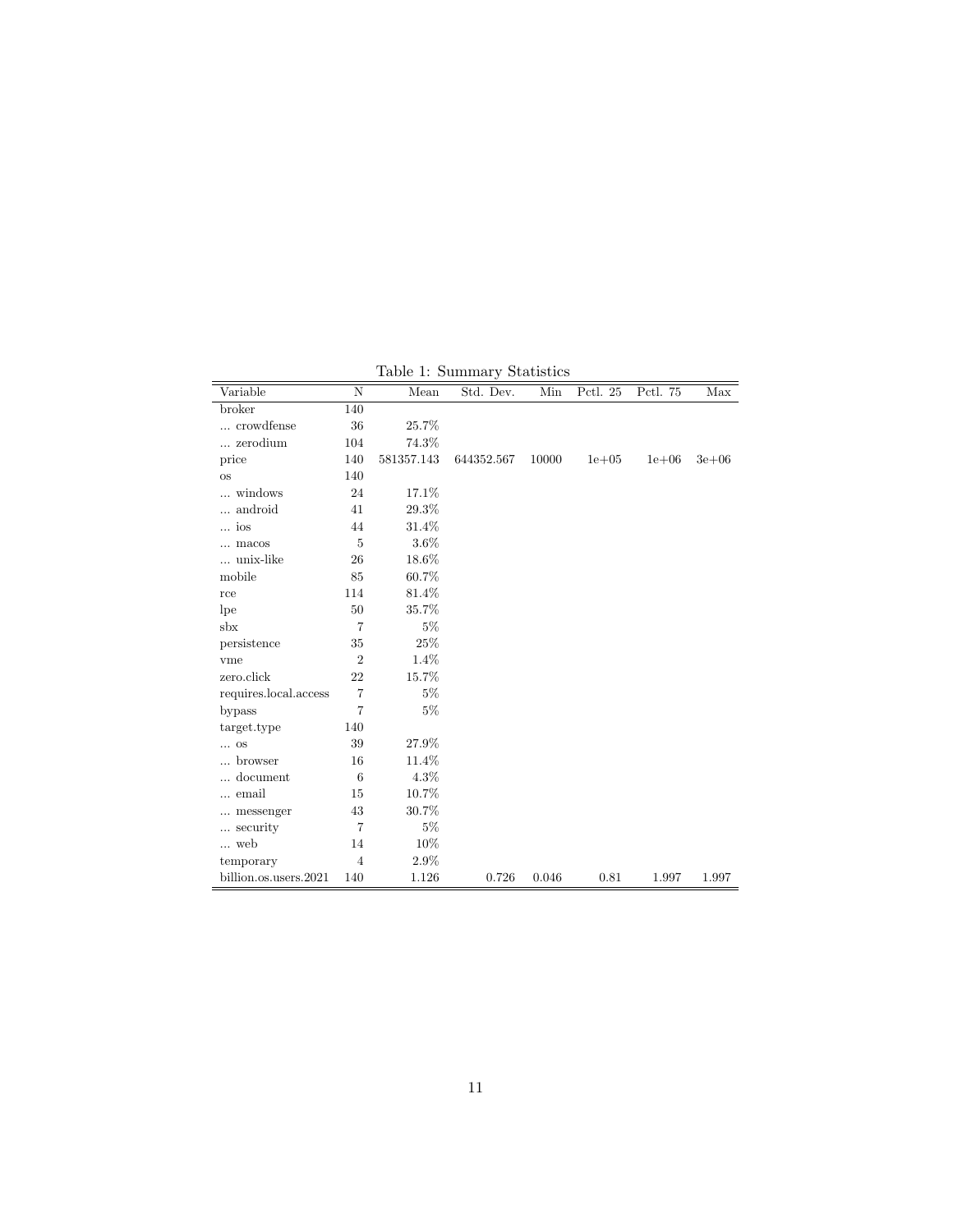

<span id="page-11-0"></span>Figure 5: The sum of all exploit bounties by OS, from 2015 until present.

snapshot of exploits. We specify the following regression:

$$
log(Y_i) = \beta_0 + \beta_1 x_{i1} + \dots + \beta_N x_{i19} + \epsilon_i \tag{1}
$$

In our regression,  $Y$  is the price of each exploit in dollars. The variables  $x_1, \ldots, x_{19}$  are dummy variables related to the properties of the exploit, the targeted system and whether the prices are temporary. We run regressions for a subset of these variables, as well as replacing the operating system variable with: (i) the userbase of the OS; and (ii) a dummy for whether the OS is mobile (e.g. iOS or Android). Table 1 displays the descriptive statistics for each variable.

Table [2](#page-12-0) displays the estimated effects of the properties of the exploit, the targeted operating system, and targeted application on the exploit prices. We run models for each of the variables independently. We then combine all variables representing the targeted OS as a categorical variable (Model 4), numeric variable in the number of users (Model 5) and as a binary variable capturing whether it is a mobile or desktop/server (Model 6). All models are statistically significant under an F-test  $(p = 0.001)$ . Across all models we see that *temporaryTrue* is positive and statistically significant ( $p < 0.05$ ).

When comparing the models with just one variable (Models 1–3), we see that the model including only the properties of the exploit explains the most variance  $(R^2 = 0.641)$  compared to variables for the targeted application  $(R^2 = 0.510)$ and OS ( $R^2 = 0.366$ ). Adding the other two variables to Model 1 only boosts  $R^2$ by 0.08. We tried replacing os with the number of users (Model 5) or whether the exploit targets mobile (Model 6), but including os as a full categorical variable leads to the most adjusted  $R^2$  and so we proceed by analysing it.

The variables with the largest effect size are all properties of the exploit, apart from TemporaryTrue. Exploits achieving persistence, which means the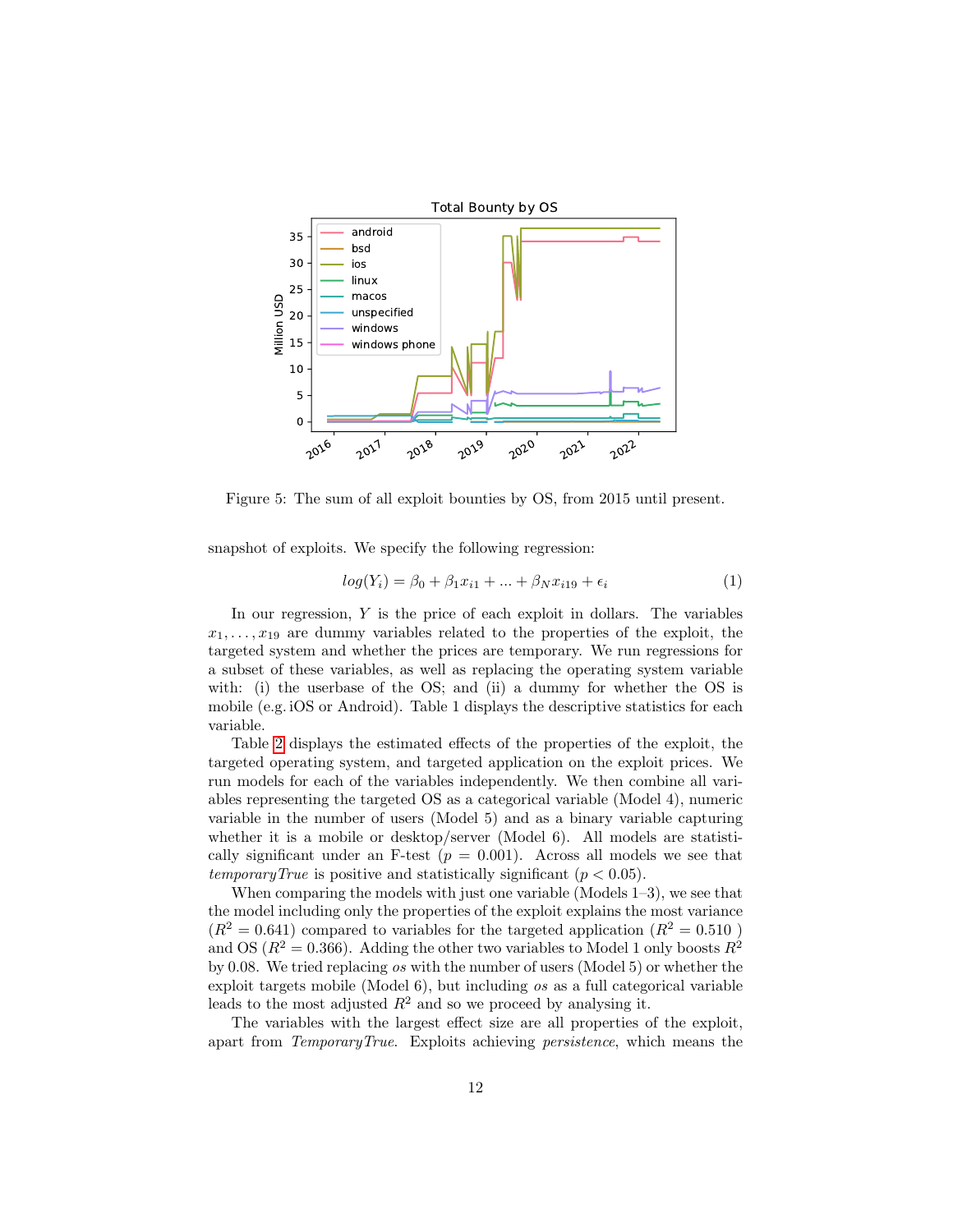| (1)<br>(2)<br>(3)<br>(5)<br>(6)<br>(4)<br>$1.267***$<br>$0.981***$<br>$1.146***$<br>$1.007***$<br>rceTrue<br>(0.241)<br>(0.252)<br>(0.254)<br>(0.253)<br>$1.145***$<br>lpeTrue<br>$0.523**$<br>$0.584***$<br>$0.537**$<br>(0.168)<br>(0.196)<br>(0.198)<br>(0.196)<br>$1.339***$<br>sbxTrue<br>$0.898*$<br>$0.838*$<br>$0.917*$<br>(0.361)<br>(0.378)<br>(0.377)<br>(0.371) |  |
|-----------------------------------------------------------------------------------------------------------------------------------------------------------------------------------------------------------------------------------------------------------------------------------------------------------------------------------------------------------------------------|--|
|                                                                                                                                                                                                                                                                                                                                                                             |  |
|                                                                                                                                                                                                                                                                                                                                                                             |  |
|                                                                                                                                                                                                                                                                                                                                                                             |  |
|                                                                                                                                                                                                                                                                                                                                                                             |  |
|                                                                                                                                                                                                                                                                                                                                                                             |  |
|                                                                                                                                                                                                                                                                                                                                                                             |  |
| $2.028***$<br>$1.082***$<br>$1.190***$<br>$1.075***$<br>persistenceTrue                                                                                                                                                                                                                                                                                                     |  |
| (0.212)<br>(0.247)<br>(0.248)<br>(0.248)                                                                                                                                                                                                                                                                                                                                    |  |
| $1.923***$<br>$2.139***$<br>$2.258***$<br>$2.111***$<br>vmeTrue                                                                                                                                                                                                                                                                                                             |  |
| (0.645)<br>(0.648)<br>(0.662)<br>(0.653)                                                                                                                                                                                                                                                                                                                                    |  |
| $0.728***$<br>zero.clickTrue<br>$0.711***$<br>$0.691***$<br>$0.729***$                                                                                                                                                                                                                                                                                                      |  |
| (0.238)<br>(0.212)<br>(0.216)<br>(0.213)                                                                                                                                                                                                                                                                                                                                    |  |
| requires.local.accessTrue<br>$-0.226$<br>$-0.297$<br>$-0.358$<br>$-0.283$                                                                                                                                                                                                                                                                                                   |  |
| (0.330)<br>(0.334)<br>(0.329)<br>(0.361)                                                                                                                                                                                                                                                                                                                                    |  |
| $1.327***$<br>$0.813*$<br>bypassTrue<br>0.485<br>0.517                                                                                                                                                                                                                                                                                                                      |  |
| (0.416)<br>(0.401)<br>(0.391)<br>(0.404)<br>osandroid<br>$1.415***$<br>0.362                                                                                                                                                                                                                                                                                                |  |
| (0.294)<br>(0.277)                                                                                                                                                                                                                                                                                                                                                          |  |
| $1.436***$<br>0.409<br>osios                                                                                                                                                                                                                                                                                                                                                |  |
| (0.291)<br>(0.276)                                                                                                                                                                                                                                                                                                                                                          |  |
| $-0.341$<br>$-0.497$<br>osmacos                                                                                                                                                                                                                                                                                                                                             |  |
| (0.550)<br>(0.407)                                                                                                                                                                                                                                                                                                                                                          |  |
| $-0.630*$<br>$-0.505$<br>osunix-like                                                                                                                                                                                                                                                                                                                                        |  |
| (0.318)<br>(0.256)                                                                                                                                                                                                                                                                                                                                                          |  |
| 0.177<br>billion.os.users.2021                                                                                                                                                                                                                                                                                                                                              |  |
| (0.103)<br>$0.637**$<br>mobile.osTrue                                                                                                                                                                                                                                                                                                                                       |  |
| (0.233)                                                                                                                                                                                                                                                                                                                                                                     |  |
| $1.087***$<br>target.typebrowser<br>0.356<br>0.259<br>0.387                                                                                                                                                                                                                                                                                                                 |  |
| (0.264)<br>(0.266)<br>(0.265)<br>(0.289)                                                                                                                                                                                                                                                                                                                                    |  |
| $-0.965*$<br>$-0.643$<br>$-0.470$<br>target.typedocument<br>$-0.814$                                                                                                                                                                                                                                                                                                        |  |
| (0.427)<br>(0.426)<br>(0.383)<br>(0.415)                                                                                                                                                                                                                                                                                                                                    |  |
| $-0.122$<br>0.285<br>$-0.100$<br>0.191<br>target.typeemail                                                                                                                                                                                                                                                                                                                  |  |
| (0.315)<br>(0.348)<br>(0.310)<br>(0.332)                                                                                                                                                                                                                                                                                                                                    |  |
| $1.837***$<br>$0.536*$<br>$0.574*$<br>$0.539*$<br>target.typemessenger                                                                                                                                                                                                                                                                                                      |  |
| (0.215)<br>(0.226)<br>(0.231)<br>(0.227)<br>$-0.814*$<br>$-0.385$<br>target.typesecurity<br>$-0.634$<br>$^{\rm -0.447}$                                                                                                                                                                                                                                                     |  |
| (0.400)<br>(0.426)<br>(0.389)<br>(0.419)                                                                                                                                                                                                                                                                                                                                    |  |
| $-0.954***$<br>$-0.277$<br>$-0.779^{*}$<br>target.typeweb<br>$^{\rm -0.467}$                                                                                                                                                                                                                                                                                                |  |
| (0.306)<br>(0.387)<br>(0.354)<br>(0.327)                                                                                                                                                                                                                                                                                                                                    |  |
| $1.277***$<br>$1.225*$<br>$1.124**$<br>$1.314***$<br>temporaryTrue<br>1.173*<br>$1.061*$                                                                                                                                                                                                                                                                                    |  |
| (0.436)<br>(0.586)<br>(0.534)<br>(0.422)<br>(0.419)<br>(0.406)                                                                                                                                                                                                                                                                                                              |  |
| $10.283***$<br>$11.760***$<br>$11.984***$<br>$10.767***$<br>$10.480***$<br>$10.621***$<br>Constant                                                                                                                                                                                                                                                                          |  |
| (0.259)<br>(0.288)<br>(0.288)<br>(0.238)<br>(0.156)<br>(0.317)                                                                                                                                                                                                                                                                                                              |  |
| Observations<br>140<br>140<br>140<br>140<br>140<br>140                                                                                                                                                                                                                                                                                                                      |  |
| Adjusted $\mathbb{R}^2$<br>0.641<br>0.366<br>0.723<br>0.709<br>0.719<br>0.510                                                                                                                                                                                                                                                                                               |  |

<sup>∗</sup>p<0.05; ∗∗p<0.01; ∗∗∗p<0.005

<span id="page-12-0"></span>Table 2: Log-linear regressions with price as the dependent variable and a Windows OS exploit as the reference.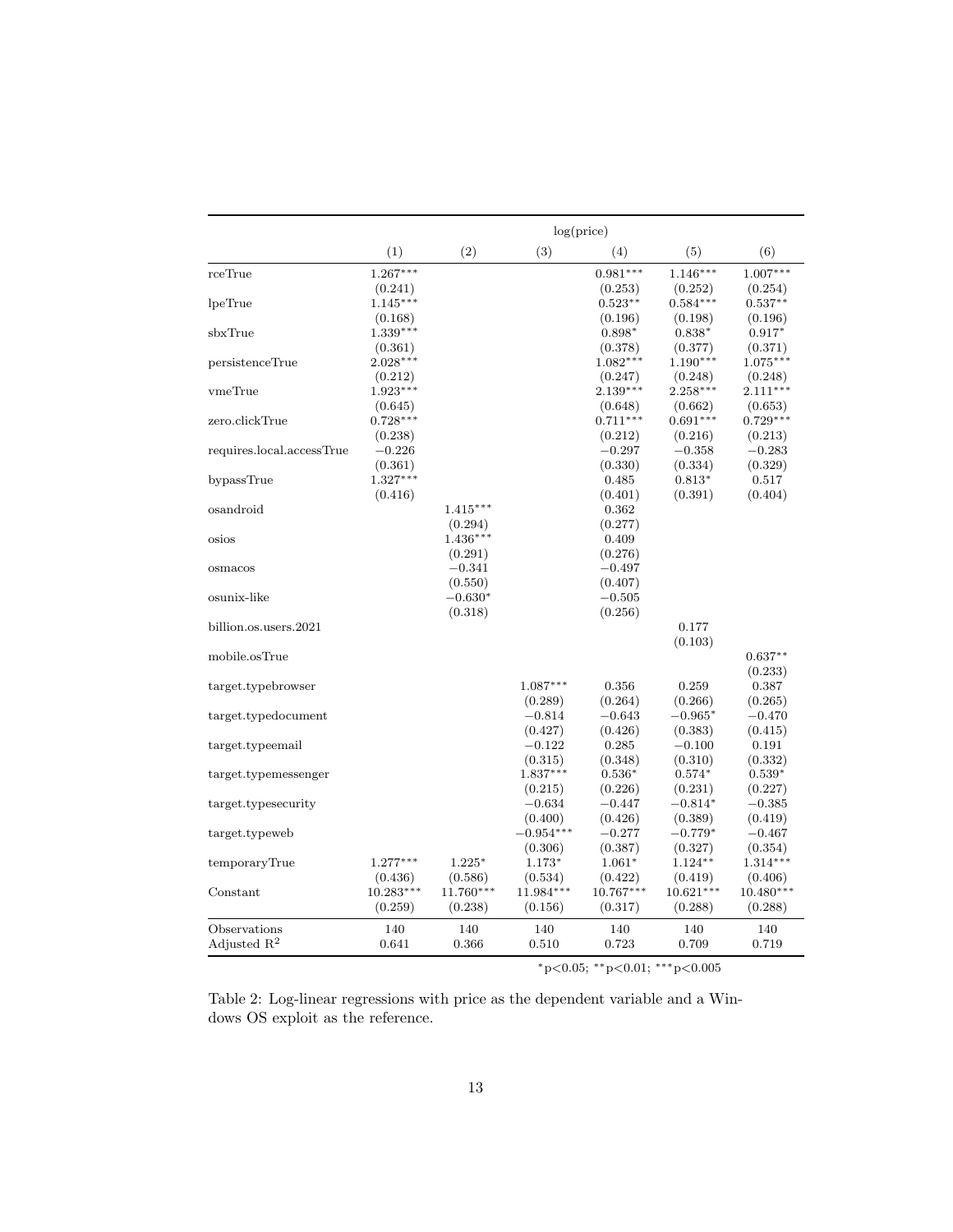adversary retains control after restarting the device or logging off, are 194% more expensive. Although the effect size for exploits that require no user interaction (zero.clickTrue) is comparably small, in all of our observations this variable is only true if persistence is also true. In particular, the statistically significant effect size on zero.clickTrue suggests that user interaction is not cheap. In a world where getting users to click on arbitrary links is costless, this variable would presumably not be significant.

We also see that virtual machine escapes have the biggest effect size. The ordering of the effect sizes for local privilege escalation  $(lepTrue)$ , sandbox escape  $(sbxTrue)$ , and virtual machine escape  $(vmeTrue)$  makes sense on a technical level—LPE only requires overcoming the device's access control system, SBX requires escaping an application designed specifically to contain code run within it, and VME additionally requires escaping a virtual operating system. The coefficient for exploits that require local access is negative, which would make sense given the security model differs when one has local access (e.g. side channel attacks become possible), however this effect is not statistically significant in any of the models. We also see that exploits that bypass security mechanisms (bypassTrue) are more expensive, but again this effect is not statistically significant in the full model.

In the full model, the coefficients for the targeted operating system were not statistically significant when represented as either categorical data (Model 4) or in terms of user base (Model 5). However, the coefficient for whether the exploit targets a mobile device (Model 6) is statistically significant ( $p < 0.01$ ). To interpret this, consider that brokers offer prices for an exploit of an application like Facebook Messenger on both iOS and Android. This means that the OS that the applications runs on does not seem to affect price, although exploits of mobile apps are more expensive. This could be because of the increased control mobile platforms have via app stores or alternatively due to architectural design using application permissions [\[65,](#page-24-3) p. 210]. However, we should not read too much into this given the individual coefficients for Android/iOS are not significant in Model 4.

A similar story is true for the application that is targeted. Noting that the reference exploit targets the Windows OS, the coefficients are not statistically significant for any variable apart from target.typemessenger. This suggests that exploits targeting messenger applications are more expensive than the other categories. Nevertheless, it is worth noting that this variable required the most researcher interpretation in building it.

#### <span id="page-13-0"></span>5.3 Exploits, Vulnerabilities and Broker Prices

It is natural to ask what drives exploit prices over time or indeed whether exploit prices drive or predict any other security relevant metrics. As we have neither the prior theory to propose a model of this relationship nor the data availability to fit it with sufficient granularity, we instead display four security metrics per year for four popular operating systems. We display: (i) the number of CVEs affecting that OS per year; (ii) the number of in-the-wild 0-days affecting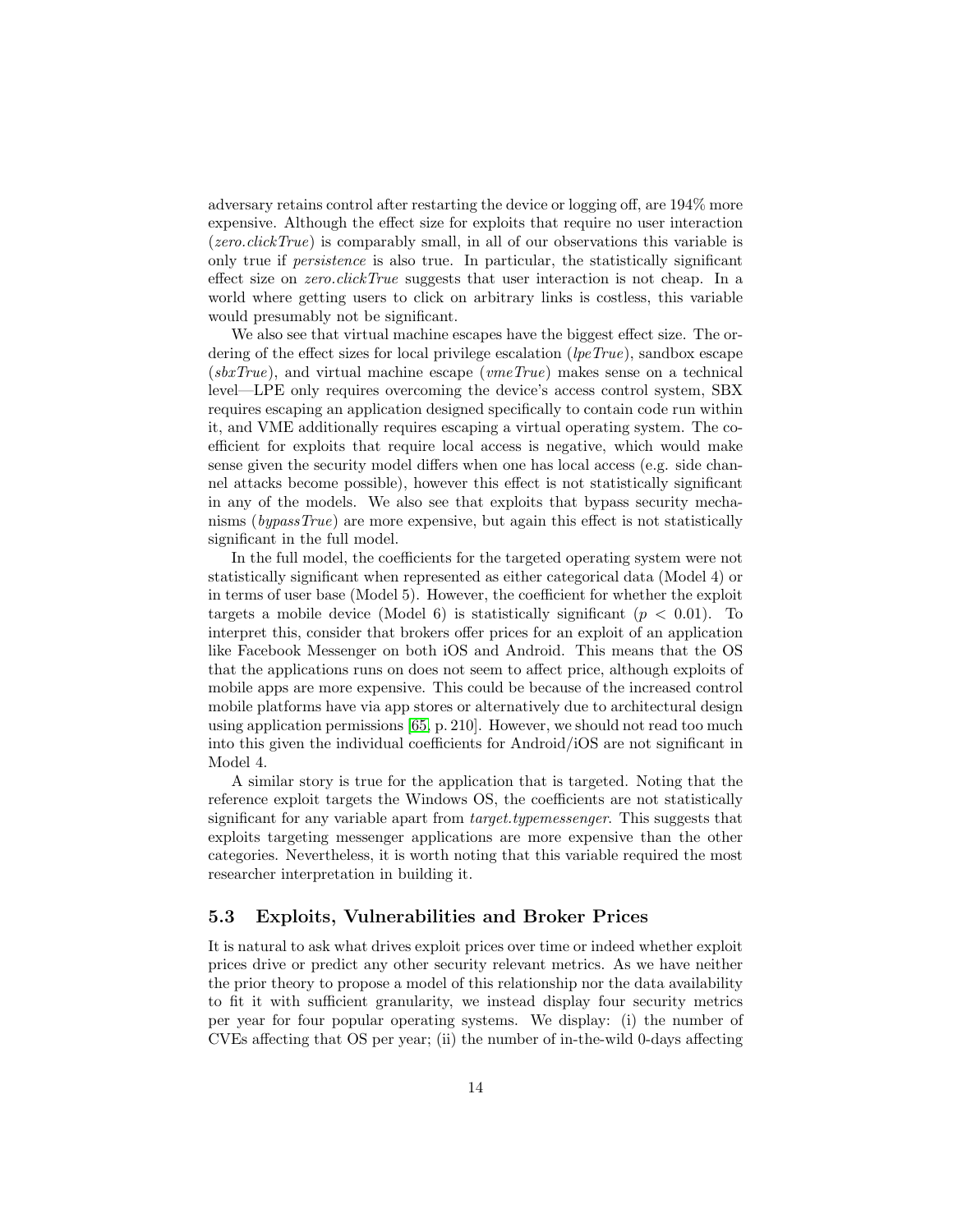

<span id="page-14-0"></span>Figure 6: Normalised annual count for the number of CVEs, 0-days and users, along with the maximum price of an exploit of iOS. The dashed vertical line indicates May 13th 2020, when zerodium temporarily suspended purchases of iOS exploits.

that OS per year; (iii) the number of users of that OS per year; and (iv) the maximum price across all exploits of that OS in a year. All are normalised by their maximum value.

For Apple iOS, Figure [6](#page-14-0) shows that the maximum price increased by over 350% and user share increased by around 150%. The number of CVEs displayed no clear trend with a lot of year-on-year variation. Meanwhile, observed iOS 0 days spiked in 2016 and then fell back down until another spike in 2021. Notably, in May 2020 Zerodium announced that they were no longer buying iOS exploits because of a surge of submissions. This was followed by a 500% year on year increase in observed 0-days, which suggests brokers suspending trading could be a signal to look out for in the future.

Much like iOS, Figure [7](#page-15-1) shows Android saw both an increasing user base and an increasing maximum exploit price, as well as fluctuation in yearly CVE numbers. Android also saw a 2016 spike, as well as a 200% increase in the number of 0-days in 2021. This casts doubt over whether Zerodium suspending trading of iOS exploits was relevant, given a similar pattern can also be observed in Android.

Turning to desktop OS, Figure [8](#page-16-0) shows that the Windows OS had little user base growth, a CVE count that seemed to grow consistently from 2015– 2019 and then fell away, and a fluctuating but relatively stable 0-day count. The maximum price increased comparably gradually from 2016–2019. Figure [9](#page-16-1) shows that the Apple desktop OS shows the least growth in price of exploits, a declining CVE count and a steadily increasing user base. Again, the number of 0-day exploits is highest in 2015–2016 and then falls until a dramatic spike in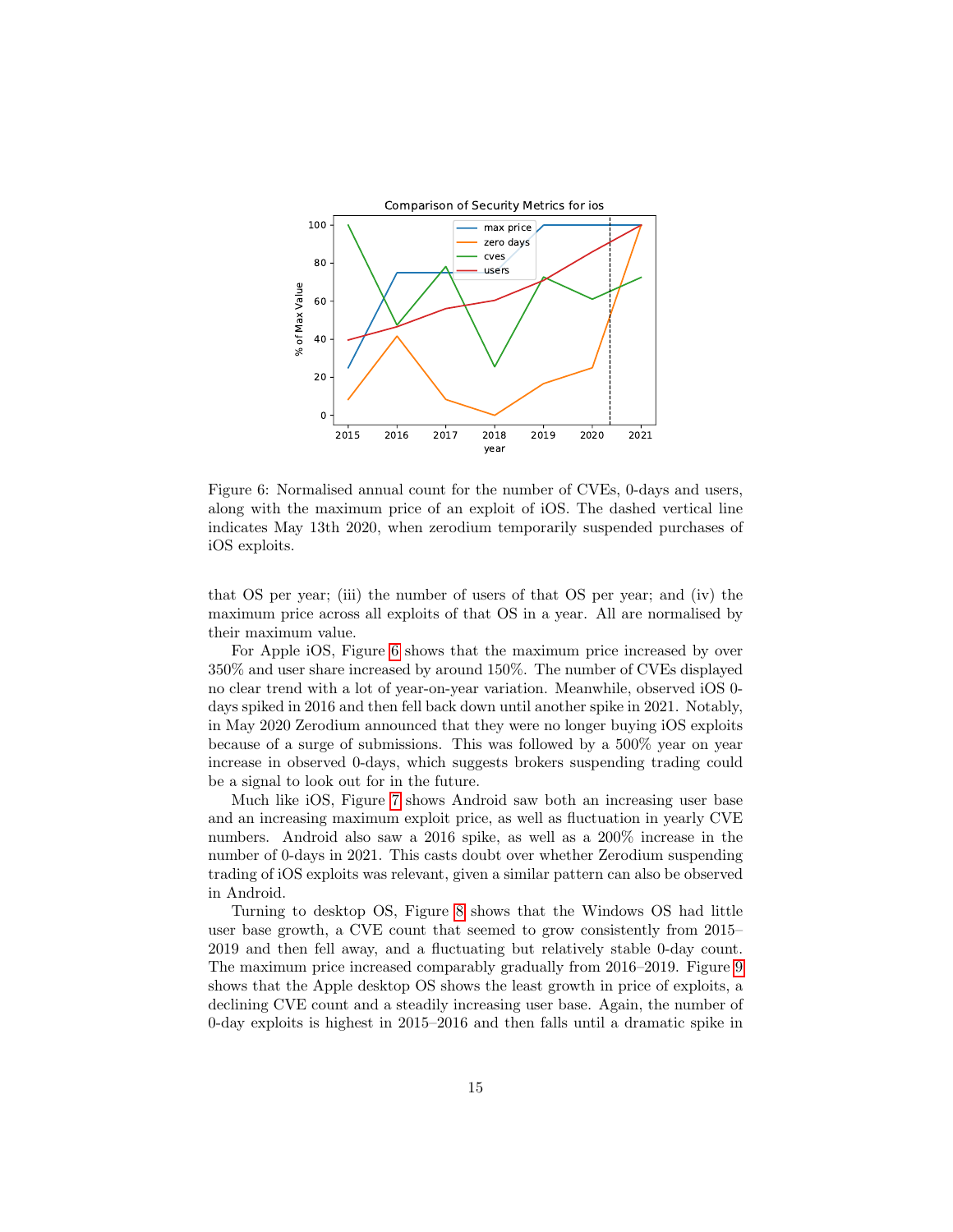

<span id="page-15-1"></span>Figure 7: Normalised annual count for the number of CVEs, 0-days and users, along with the maximum price of an exploit of the Android mobile OS.

2021.

Taking these trends together, we see that 0-day exploit prices increased to a maximum in 2019 across all four operating systems, and that 0-day exploits observed in the wild spiked in 2021. User share increased steadily from 2015– 2020 for all operating systems but windows. CVEs display a lot of year-to-year variation and do not show a clear trend across platforms.

# <span id="page-15-0"></span>6 Discussion

Returning to the related work of Section [3,](#page-3-0) we first discuss the potential to infer security properties from the quoted prices in Section [6.1.](#page-15-2) We then turn to exploit brokers as an institution, which we discuss in Section [6.2.](#page-17-0)

### <span id="page-15-2"></span>6.1 Exploit Prices for Inference

So how much information could we extract from the observed exploit prices? Table [2](#page-12-0) explains how brokers price different exploits, providing evidence for statements such as "exploits that require no user interaction are more expensive" or "exploits of messenger apps are more expensive". There is, perhaps, an argument for such information being fed back into risk-based decisions. The following reasoning is supported by our results, "opting to communicate sensitive information over a messenger app seems to raise the cost of compromise of an adversary procuring exploits on the market relative to communicating the same information over email", but the same statement could be supported by reasoning about design of each mode of communication.

We can also backwards rationalise some of the effect sizes of Figure [2.](#page-12-0) That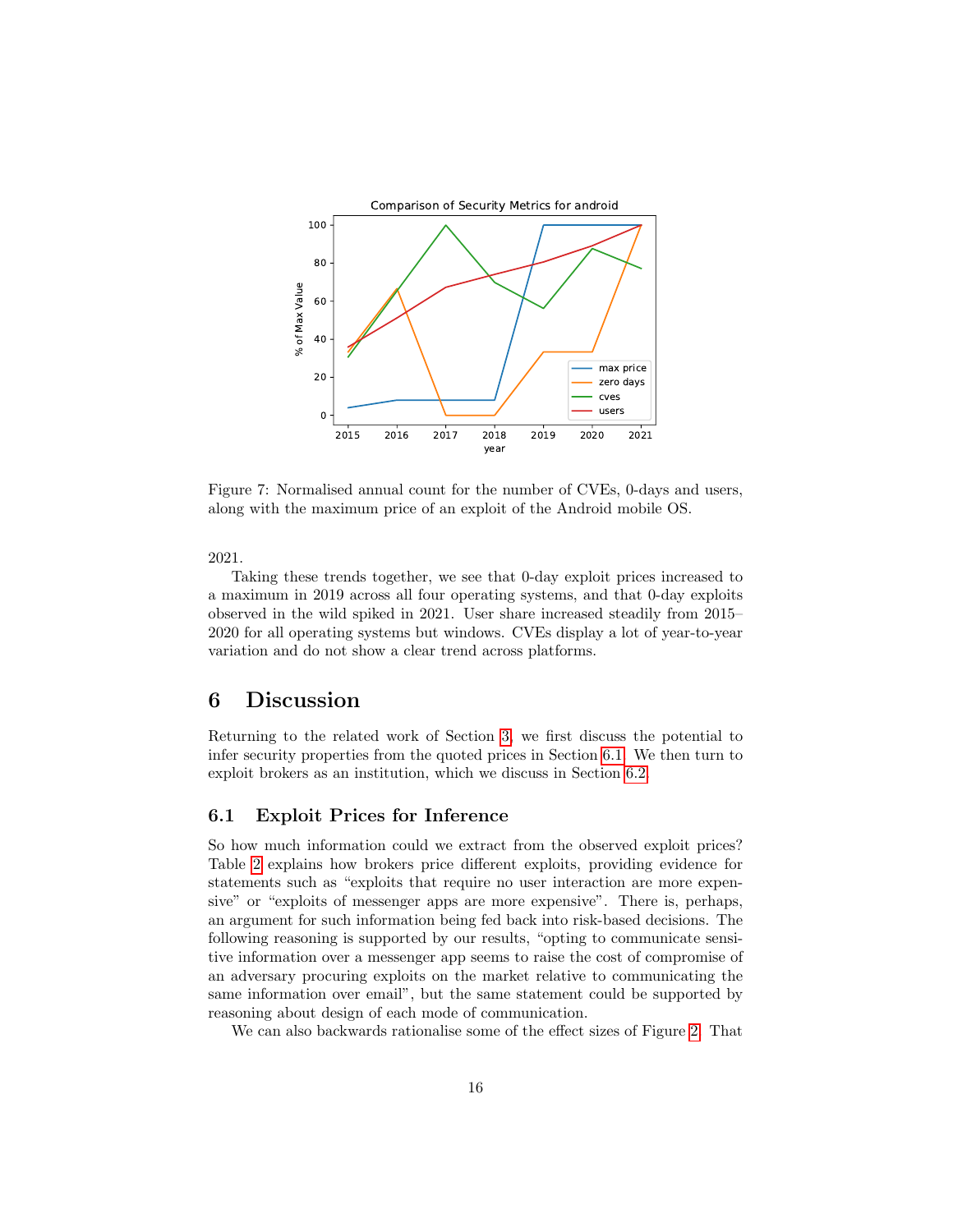

<span id="page-16-0"></span>Figure 8: Normalised annual count for the number of CVEs, 0-days and users, along with the maximum price of an exploit of the Windows desktop OS.



<span id="page-16-1"></span>Figure 9: Normalised annual count for the number of CVEs, 0-days and users, along with the maximum price of an exploit of the mac desktop OS.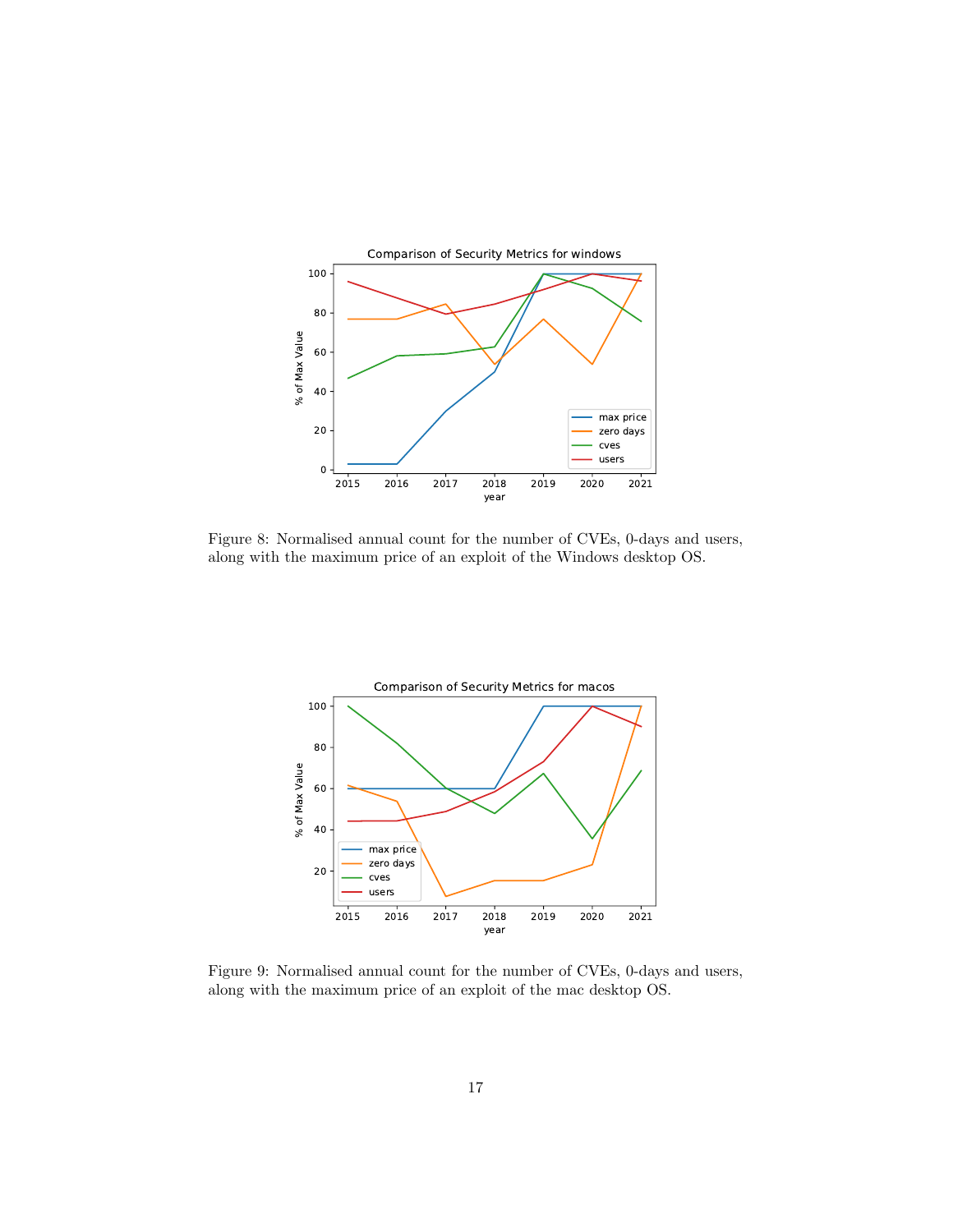temporary prices are higher could be explained by the fixed cost of researchers switching to researching a new system. Similarly, it makes intuitive sense that escaping a virtual machine is more difficult than escaping a sandbox and so the price of exploits doing so are higher (see  $sbxTrue < vmeTrue$  in all models). Other results are hard to explain, such as the non-significant variable related to whether the exploit requires local access—one would expect that such exploits should be cheaper based on similar logic to the explanation that zero-click exploits are more expensive because user interaction is costly to manipulate. Such confounding results should cast doubt on backwards rationalising these effects and concluding the market prices capture some real signal.

The above reasoning assumes the cost of an exploit is driven by systems architecture making exploits more difficult to find. This follows the logic imagined by early writing on bug bounties in which higher prices reflect the difficulty of finding such exploits [\[2\]](#page-19-1). But whereas bug bounties are one-sided markets, brokers are two-sided in which prices are also influenced by buyers. If supply is limited, then prices could instead be driven by which systems adversaries hope to exploit. This is most clearly the case for temporary prices, which can only be explained by a buyer requesting a specific exploit.

Finally, Section [5.3](#page-13-0) displayed four security metrics (using admittedly shaky data). However, it is not even clear what theoretical framework could predict the relationship between such metrics: do exploit prices rise when 0-days are discovered and patched, or do rising exploit prices signal increased cyber operations and thereby predict future 0-days? If the latter held, it would make exploit broker data a useful forward looking indicator of risk. Interpreting prices is notoriously difficult [\[66\]](#page-24-4). Going forward, it is unclear whether we require better theories or better data, or if it is simply the case that the relationship does not exist.

#### <span id="page-17-0"></span>6.2 Exploit Brokers as Institutions

In Section [2,](#page-2-0) we argued that 0-day brokers function to reduce transaction costs. Our data does not allow us to analyse how brokers facilitate negotiation or monitoring, and so we reflect on what we learned about search.

That the broker's search is available over the Web is perhaps most surprising, especially with temporary prices about niche products that seem to reveal operational details. For example, from June 15th 2021 to August 31st 2021, Zerodium offered up to \$25k for a remote code execution exploit of the Moodle learning management software. An even more temporary price was up to \$60,000 for exploits of the IceWarp web server from June 15 2021 to June 30th 2021. The developers and users of such software could use this information to revise perceived threat level.

Given Zerodium has sold at least \$50 million worth of exploits, we should ask why buyers accept the associated information leakage. It could be that broad advertisements increase the pool of potential researchers, likely driving down price: Zerodium estimate there are 1500 active researchers [\[17\]](#page-20-6), whereas Schwartz [\[11\]](#page-20-0) estimates just 400. Greater competition between researchers should lead to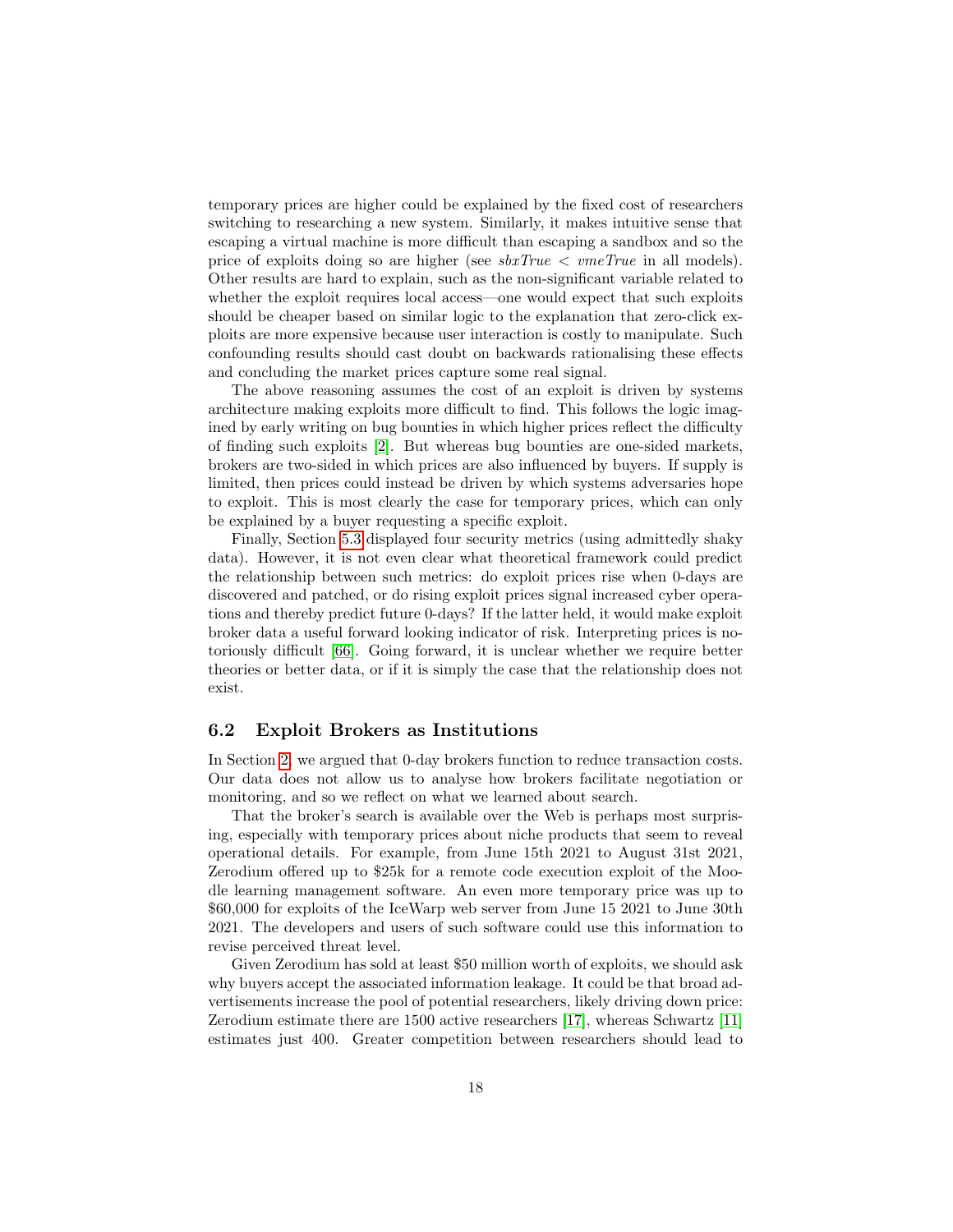lower prices, all else being equal. Reasoning from first principles suggests public brokers represent a cheap but conspicuous option. Brokers selling to a limited number of vetted participants offer more secrecy at the cost of higher prices, and internal development provides yet more secrecy.

Speculating on how public brokers reduce information leakage provides an interesting line of thought. Maintaining permanent price tables reduces leakage one cannot tell whether there is a temporal spike in usage, as we could in IceWarp web server via the temporary price—but does so at a cost. A broker would have to purchase qualifying exploits and maintain an inventory until a buyer emerges, which is risky if that exploit is infrequently traded given exploits are transitory [\[16\]](#page-20-5). Brokers can only profitably maintain permanent prices for exploits that are sufficiently liquid, otherwise they are forced to publish temporary prices for niche exploits, and accept the associated information leakage. This suggests that the concentration in software markets may even facilitate the secrecy of offensive cyber operations—adversaries can procure exploits without leaking information providing the market is sufficiently liquid, which further suggests a force towards concentration in exploit brokers. Again, all of this suggests avenues for further theoretical work.

# <span id="page-18-0"></span>7 Conclusion

0-day brokers represent one of many channels by which vulnerabilities and exploits are bought and sold. Some brokers quote exploit prices publicly, which provided an opportunity for our study. The longitudinal data shows that the mean exploit price quoted by Zerodium increased by 1240% over 6 years, however this inflation was not uniformly distributed across all exploits. The mean price of exploits achieving total control of mobile devices (full chain with persistence) grew by over 1071%, whereas exploits that require local access to the device remained relatively steady. Similarly, the mean price of messenger and web browser applications displayed the most inflation, meanwhile Antivirus and file compression exploits changed not so much.

We also ran a log-linear model on the most recent snapshot of prices. The results show that properties of the exploit (e.g. the functionality it achieves) provide the most explanatory power, and that the system targeted by the exploit provides comparably little explanatory power. In fact, the variable describing whether the exploit targets messenger apps was the only significant variable related to which system was targeted. Temporary prices were higher than permanent prices, possibly to account for the bug researcher's switching costs.

That we could even study such prices is most surprising. Adopting this business model allowed one broker to pay out over \$50 million to researchers. Information leakage is clearest when it comes to temporary prices, such as a \$60,000 price for a niche email application that was only available for two weeks in June 2021. In this specific example it is clear to see how defenders can use this information to adjust risk-management postures, such as hardening systems deploying that web server in the months following this announcement. More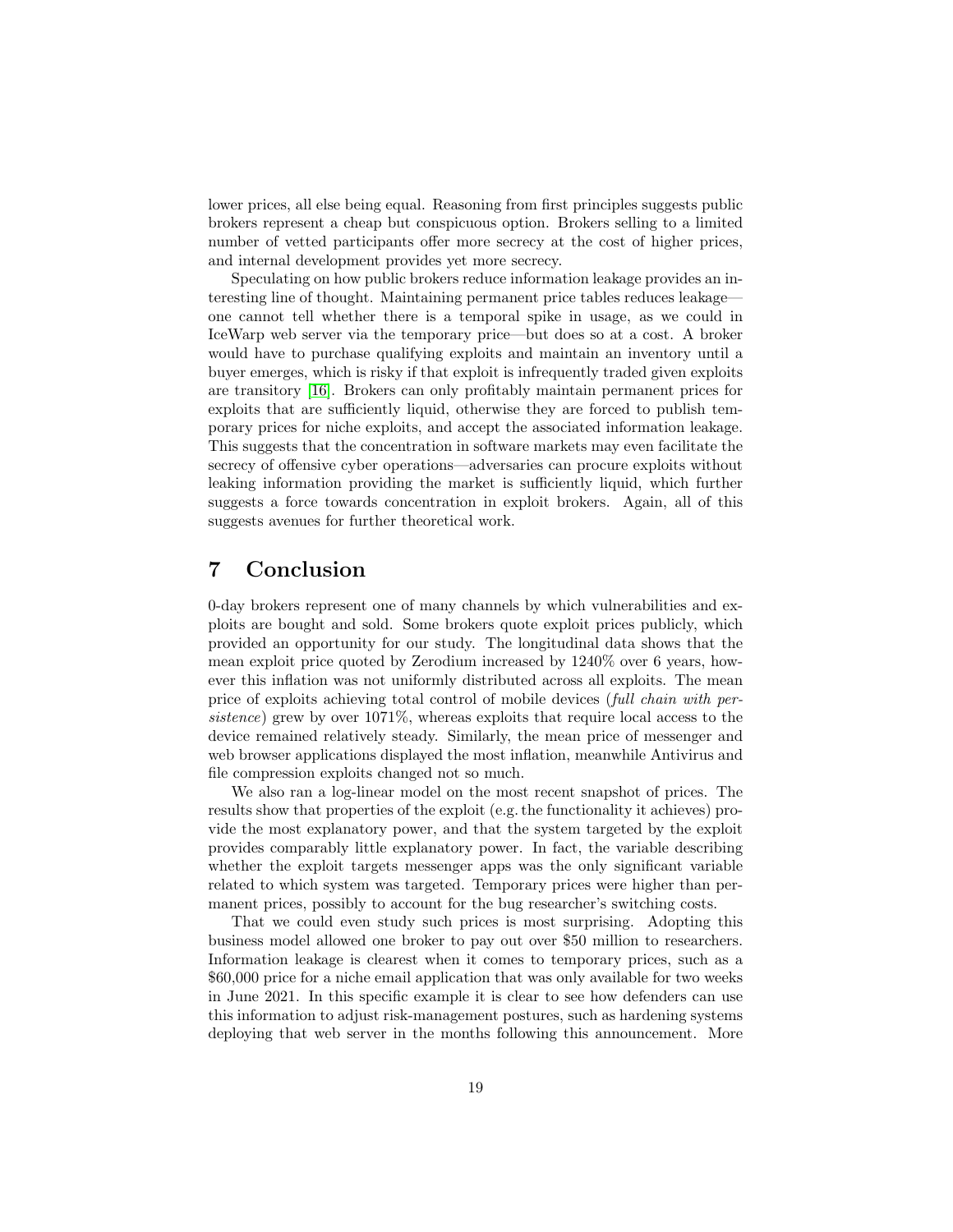generally, we hope the idea that exploit broker prices reveal information about systems security can help strengthen defensive postures, while recognising that there is a reliance on future work to build the surrounding theory.

# Acknowledgements

We would like to thank Rainer Böhme, Max Smeets, Simon Röck, and the two anonymous reviewers for their insightful comments and useful feedback. This research was funded by the Air Force Office of Scientific Research. This project has received funding from the European Union's Horizon 2020 research and innovation programme under the Marie Skłodowska-Curie grant agreement No 894799.

## References

- <span id="page-19-0"></span>[1] L Jean Camp and Catherine Wolfram. Pricing security. In Economics of information security, pages 17–34. Springer, 2004.
- <span id="page-19-1"></span>[2] Andy Ozment. Bug auctions: Vulnerability markets reconsidered. In Workshop on the Economics of Information Security, 2004.
- <span id="page-19-2"></span>[3] Dmitri Nizovtsev and Marie Thursby. Economic analysis of incentives to disclose software vulnerabilities. In Workshop on the Economics of Information Security, 2005.
- <span id="page-19-3"></span>[4] Charlie Miller. The legitimate vulnerability market: Inside the secretive world of 0-day exploit sales. In *Workshop on the Economics of Information* Security, 2007.
- <span id="page-19-4"></span>[5] Mingyi Zhao, Aron Laszka, and Jens Grossklags. Devising effective policies for bug-bounty platforms and security vulnerability discovery. Journal of Information Policy, 7(1):372–418, 2017.
- <span id="page-19-5"></span>[6] Rainer Böhme. A comparison of market approaches to software vulnerability disclosure. In International Conference on Emerging Trends in Information and Communication Security, pages 298–311. Springer, 2006.
- <span id="page-19-6"></span>[7] Karthik Kannan and Rahul Telang. Market for software vulnerabilities? think again. Management Science, 51(5):726–740, 2005.
- <span id="page-19-7"></span>[8] Maochao Xu and Yiying Zhang. Data breach cat bonds: Modeling and pricing. North American Actuarial Journal, 25(4):543–561, 2021.
- <span id="page-19-8"></span>[9] Reed Albergotti. Apple pays hackers six figures to find bugs in its software. then it sits on their findings. Washington Post, 2021.
- <span id="page-19-9"></span>[10] Zerodium. Frequently Asked Questions. <www.zerodium.com/faq.html>, 2021.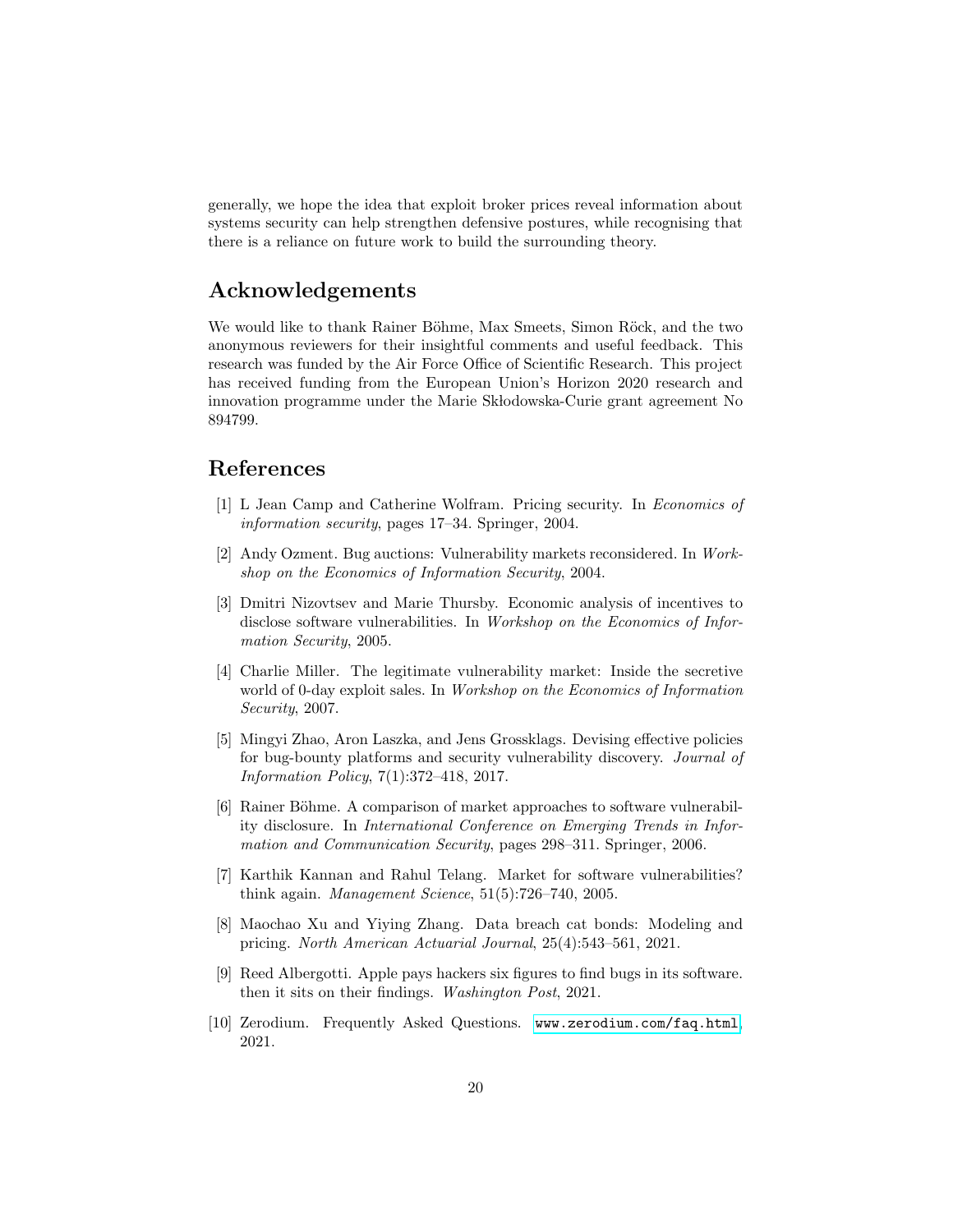- <span id="page-20-0"></span>[11] Maor Shwartz. Selling 0-days to governments and offensive security companies. Blackhat, 2019.
- <span id="page-20-1"></span>[12] Vlad Tsyrklevich. Hacking team: a zero-day market case study. tsyrklevich.net, 2015.
- <span id="page-20-2"></span>[13] Crowdfense. Bug Bounty program. [www.crowdfense.com/](www.crowdfense.com/bug-bounty-program.html) [bug-bounty-program.html](www.crowdfense.com/bug-bounty-program.html), 2021.
- <span id="page-20-3"></span>[14] Serge Egelman, Cormac Herley, and Paul C. van Oorschot. Markets for zero-day exploits: Ethics and implications. In Proceedings of the 2013 New Security Paradigms Workshop, NSPW '13, page 41–46, New York, NY, USA, 2013. Association for Computing Machinery.
- <span id="page-20-4"></span>[15] Lillian Ablon and Andy Bogart. Zero days, thousands of nights. RAND Corporation, Santa Monica, CA, 2017.
- <span id="page-20-5"></span>[16] Max Smeets. A matter of time: On the transitory nature of cyberweapons. Journal of Strategic Studies, 41(1-2):6–32, 2018.
- <span id="page-20-6"></span>[17] Zerodium. <www.zerodium.com>, 2022.
- <span id="page-20-7"></span>[18] Sam Ransbotham, Sabyaschi Mitra, and Jon Ramsey. Are markets for vulnerabilities effective? MIS Quarterly, pages 43–64, 2012.
- <span id="page-20-8"></span>[19] Matthew Finifter, Devdatta Akhawe, and David Wagner. An empirical study of vulnerability rewards programs. In USENIX Security Symposium, pages 273–288, 2013.
- <span id="page-20-9"></span>[20] Suresh S Malladi and Hemang C Subramanian. Bug bounty programs for cybersecurity: Practices, issues, and recommendations. IEEE Software, 37(1):31–39, 2019.
- <span id="page-20-10"></span>[21] Mingyi Zhao, Jens Grossklags, and Peng Liu. An empirical study of web vulnerability discovery ecosystems. In Proceedings of the 22nd ACM SIGSAC Conference on Computer and Communications Security, pages 1105–1117. ACM, 2015.
- <span id="page-20-11"></span>[22] Donatello Luna, Luca Allodi, and Marco Cremonini. Productivity and patterns of activity in bug bounty programs: Analysis of hackerone and google vulnerability research. In Proceedings of the 14th International Conference on Availability, Reliability and Security, page 67. ACM, 2019.
- <span id="page-20-12"></span>[23] Thomas Walshe and Andrew Simpson. An empirical study of bug bounty programs. In 2020 IEEE 2nd International Workshop on Intelligent Bug Fixing (IBF), pages 35–44. IEEE, 2020.
- <span id="page-20-13"></span>[24] Kiran Sridhar and Ming Ng. Hacking for good: Leveraging hackerone data to develop an economic model of bug bounties. Journal of Cybersecurity, 7(1):tyab007, 2021.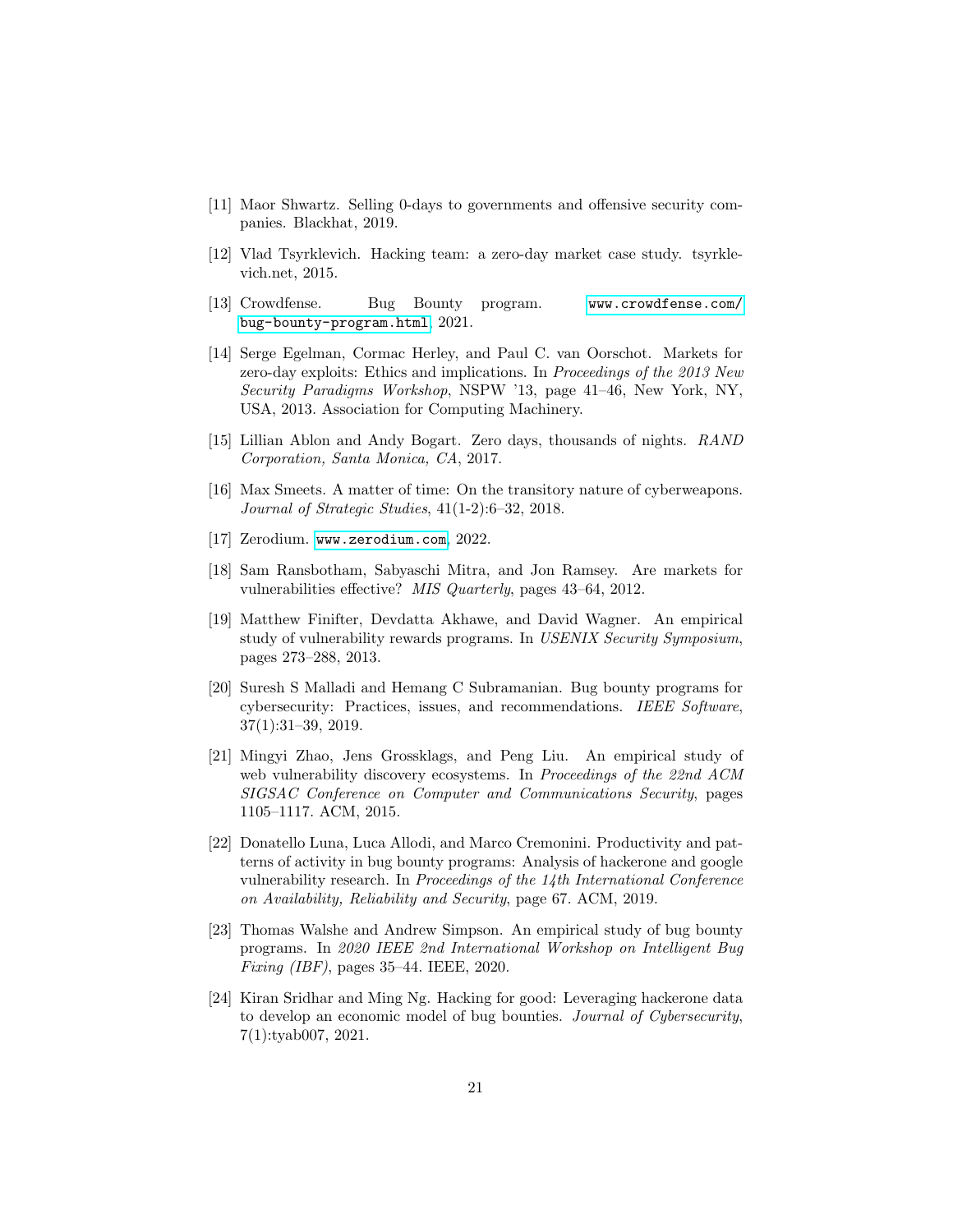- <span id="page-21-0"></span>[25] Lillian Ablon, Martin C Libicki, and Andrea A Golay. Markets for cybercrime tools and stolen data: Hackers' bazaar. RAND Corporation, 2014.
- <span id="page-21-1"></span>[26] Luca Allodi and Fabio Massacci. Comparing vulnerability severity and exploits using case-control studies. ACM Transactions on Information and System Security (TISSEC), 17(1):1, 2014.
- <span id="page-21-2"></span>[27] Luca Allodi, Marco Corradin, and Fabio Massacci. Then and now: On the maturity of the cybercrime markets the lesson that black-hat marketeers learned. IEEE Transactions on Emerging Topics in Computing, 4(1):35–46, 2015.
- <span id="page-21-3"></span>[28] Cormac Herley and Dinei Florêncio. Nobody sells gold for the price of silver: Dishonesty, uncertainty and the underground economy. In Economics of information security and privacy, pages 33–53. Springer, 2010.
- <span id="page-21-4"></span>[29] Chris Grier, Lucas Ballard, Juan Caballero, Neha Chachra, Christian J Dietrich, Kirill Levchenko, Panayiotis Mavrommatis, Damon McCoy, Antonio Nappa, Andreas Pitsillidis, et al. Manufacturing compromise: the emergence of exploit-as-a-service. In Proceedings of the 2012 ACM conference on Computer and communications security, pages 821–832. ACM, 2012.
- <span id="page-21-5"></span>[30] ExploitHub. <www.exploithub.com/>, 2022.
- <span id="page-21-6"></span>[31] Jukka Ruohonen, Sami Hyrynsalmi, and Ville Leppănen. Trading exploits online: A preliminary case study. In 2016 IEEE Tenth International Conference on Research Challenges in Information Science (RCIS), pages 1–12. IEEE, 2016.
- <span id="page-21-7"></span>[32] Maylin Fidler. Anarchy or regulation: Controlling the global trade in zeroday vulnerabilities. PhD diss., Freeman Spogli Institute for International Studies, Stanford University, 2014.
- <span id="page-21-8"></span>[33] Joss Meakins. A zero-sum game: the zero-day market in 2018. Journal of Cyber Policy, 4(1):60–71, 2019.
- <span id="page-21-9"></span>[34] Marcus Pendleton, Richard Garcia-Lebron, Jin-Hee Cho, and Shouhuai Xu. A survey on systems security metrics. ACM Computing Surveys (CSUR), 49(4):1–35, 2016.
- <span id="page-21-10"></span>[35] Joseph Bonneau. Statistical metrics for individual password strength. In International Workshop on Security Protocols, pages 76–86. Springer, 2012.
- <span id="page-21-11"></span>[36] Michelle L Mazurek, Saranga Komanduri, Timothy Vidas, Lujo Bauer, Nicolas Christin, Lorrie Faith Cranor, Patrick Gage Kelley, Richard Shay, and Blase Ur. Measuring password guessability for an entire university. In Proceedings of the 2013 ACM SIGSAC conference on Computer  $\mathcal C$  communications security, pages 173–186, 2013.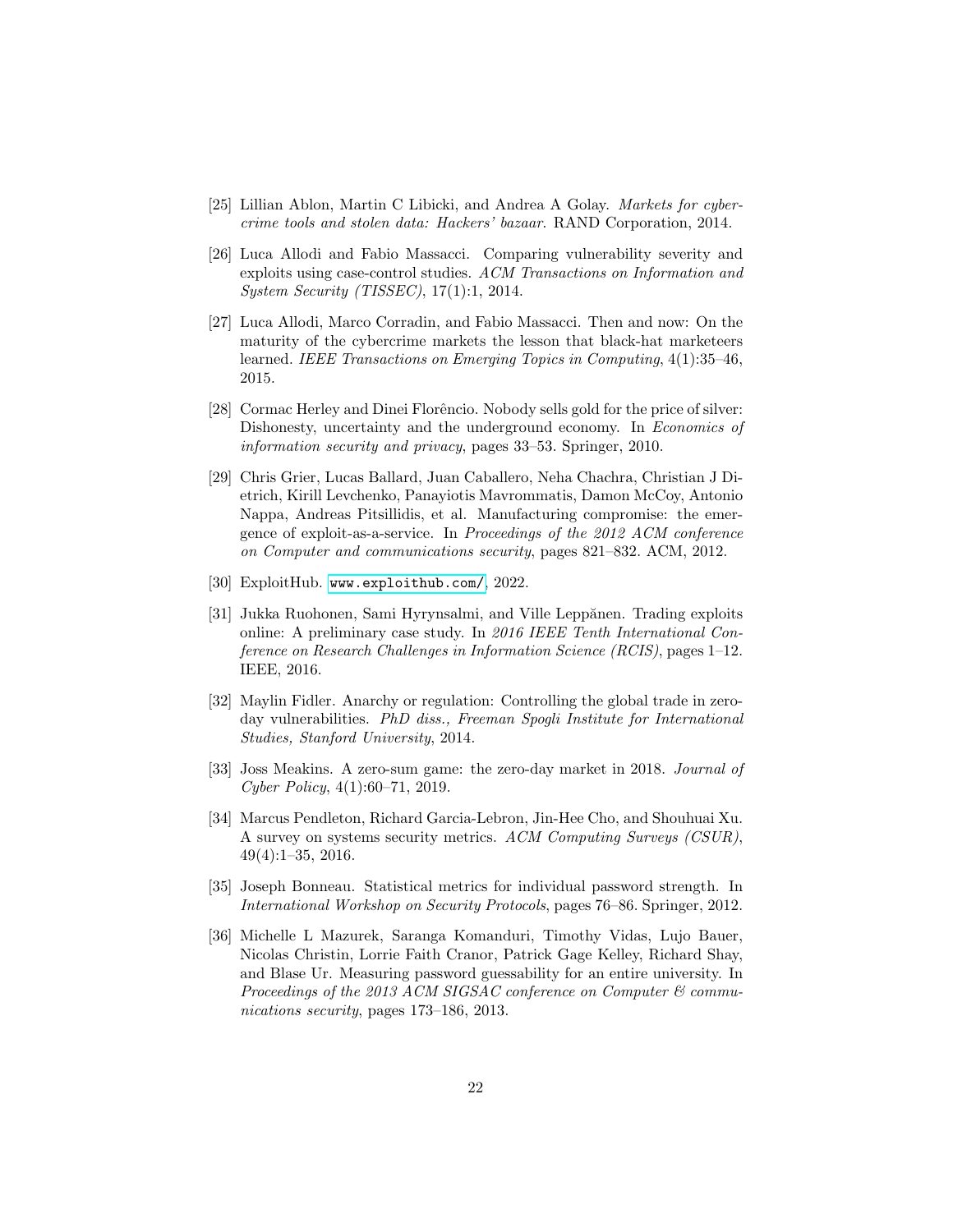- <span id="page-22-0"></span>[37] William Melicher, Blase Ur, Sean M Segreti, Saranga Komanduri, Lujo Bauer, Nicolas Christin, and Lorrie Faith Cranor. Fast, lean, and accurate: Modeling password guessability using neural networks. In  $25th \{ \text{USENIX} \}$ Security Symposium ({USENIX} Security 16), pages 175–191, 2016.
- <span id="page-22-1"></span>[38] Cormac Herley and Paul C Van Oorschot. Sok: Science, security and the elusive goal of security as a scientific pursuit. In 2017 IEEE symposium on security and privacy (SP), pages 99–120. IEEE, 2017.
- <span id="page-22-2"></span>[39] Samaneh Tajalizadehkhoob, Tom Van Goethem, Maciej Korczyński, Arman Noroozian, Rainer Böhme, Tyler Moore, Wouter Joosen, and Michel van Eeten. Herding vulnerable cats: a statistical approach to disentangle joint responsibility for web security in shared hosting. In Proceedings of the 2017 ACM SIGSAC Conference on Computer and Communications Security, pages 553–567, 2017.
- <span id="page-22-3"></span>[40] Sasha Romanosky. Examining the costs and causes of cyber incidents. Journal of Cybersecurity, 2(2):121–135, 2016.
- <span id="page-22-4"></span>[41] Stefan Laube and Rainer Böhme. Strategic aspects of cyber risk information sharing. ACM Computing Surveys (CSUR), 50(5):1–36, 2017.
- <span id="page-22-5"></span>[42] Frank Nagle, Sam Ransbotham, and George Westerman. The effects of security management on security events. In Workshop on the Economics of Information Security, 2017.
- <span id="page-22-6"></span>[43] Daniel W. Woods and Rainer Böhme. SoK: Quantifying cyber risk. In IEEE Symposium on Security and Privacy, pages 909–926, Oakland, CA, May 2021.
- <span id="page-22-7"></span>[44] Kyle Ingols, Richard Lippmann, and Keith Piwowarski. Practical attack graph generation for network defense. In 22nd Annual Computer Security Applications Conference (ACSAC'06), pages 121–130. IEEE, 2006.
- <span id="page-22-8"></span>[45] Marco Cremonini and Patrizia Martini. Evaluating information security investments from attackers perspective: the return-on-attack (ROA). In Workshop on the Economics of Information Security, 2005.
- <span id="page-22-9"></span>[46] Daniel Schatz and Rabih Bashroush. Economic valuation for information security investment: a systematic literature review. Information Systems Frontiers, 19(5):1205–1228, 2017.
- <span id="page-22-10"></span>[47] Huseyin Cavusoglu, Birendra Mishra, and Srinivasan Raghunathan. The effect of internet security breach announcements on market value: Capital market reactions for breached firms and internet security developers. International Journal of Electronic Commerce, 9(1):70–104, 2004.
- <span id="page-22-11"></span>[48] Karthik Kannan, Jackie Rees, and Sanjay Sridhar. Market reactions to information security breach announcements: An empirical analysis. International Journal of Electronic Commerce, 12(1):69–91, 2007.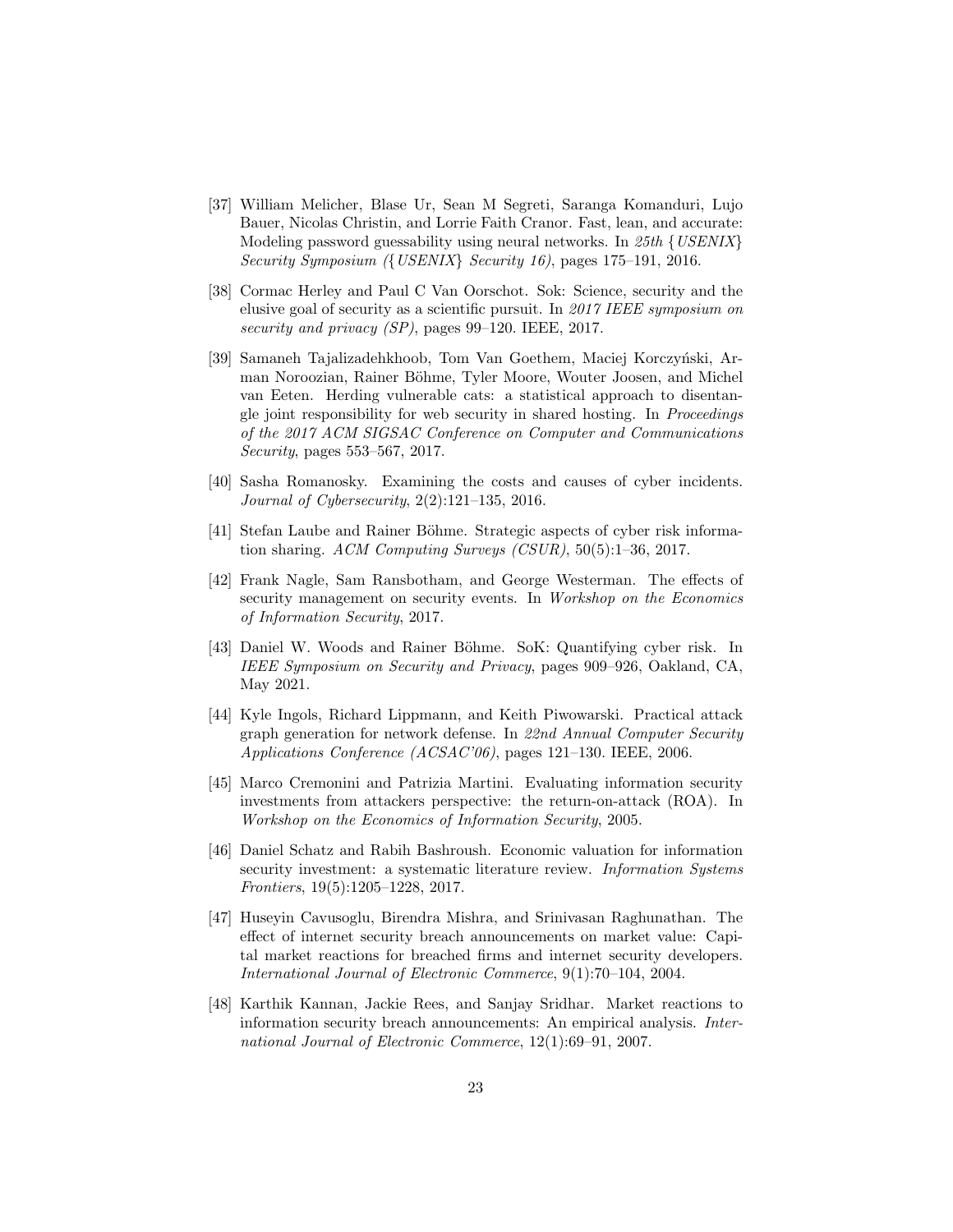- <span id="page-23-0"></span>[49] Alessandro Acquisti, Allan Friedman, and Rahul Telang. Is there a cost to privacy breaches? an event study. ICIS 2006 Proceedings, page 94, 2006.
- <span id="page-23-1"></span>[50] Kevin M Gatzlaff and Kathleen A McCullough. The effect of data breaches on shareholder wealth. Risk Management and Insurance Review, 13(1):61– 83, 2010.
- <span id="page-23-2"></span>[51] Lawrence A Gordon, Martin P Loeb, and Lei Zhou. The impact of information security breaches: Has there been a downward shift in costs? Journal of Computer Security, 19(1):33–56, 2011.
- <span id="page-23-3"></span>[52] Georgios Spanos and Lefteris Angelis. The impact of information security events to the stock market: A systematic literature review. Computers  $\mathcal{C}$ Security, 58:216–229, 2016.
- <span id="page-23-4"></span>[53] Syed Emad Azhar Ali, Fong-Woon Lai, PDD Dominic, Nicholas James Brown, Paul Benjamin Benjamin Lowry, and Rao Faizan Ali. Stock market reactions to favorable and unfavorable information security events: A systematic literature review. Computers & Security, 110:102451, 2021.
- <span id="page-23-5"></span>[54] Jason K Deane, David M Goldberg, Terry R Rakes, et al. The effect of information security certification announcements on the market value of the firm. Information Technology and Management, 20(3):107–121, 2019.
- <span id="page-23-6"></span>[55] Dennis D Malliouris and Andrew C Simpson. The stock market impact of information security investments: The case of security standards. In Workshop on the Economics of Information Security (WEIS), 2019.
- <span id="page-23-7"></span>[56] Daniel W Woods, Tyler Moore, and Andrew C Simpson. The county fair cyber loss distribution: Drawing inferences from insurance prices. Digital Threats: Research and Practice, 2(2):1–21, 2021.
- <span id="page-23-8"></span>[57] Stuart Schechter. How to buy better testing using competition to get the most security and robustness for your dollar. In International Conference on Infrastructure Security, pages 73–87. Springer, 2002.
- <span id="page-23-9"></span>[58] Luca Allodi. Underground economics for vulnerability risk. ; login:, 43(1), 2018.
- <span id="page-23-10"></span>[59] Leyla Bilge and Tudor Dumitraş. Before we knew it: an empirical study of zero-day attacks in the real world. In Proceedings of the 2012 ACM conference on Computer and communications security, pages 833–844, 2012.
- <span id="page-23-11"></span>[60] Luca Allodi. Economic factors of vulnerability trade and exploitation. In Proceedings of the 2017 ACM SIGSAC conference on computer and communications security, pages 1483–1499, 2017.
- <span id="page-23-12"></span>[61] The Internet Archive. The Wayback Machine. <web.archive.org>, 2021.